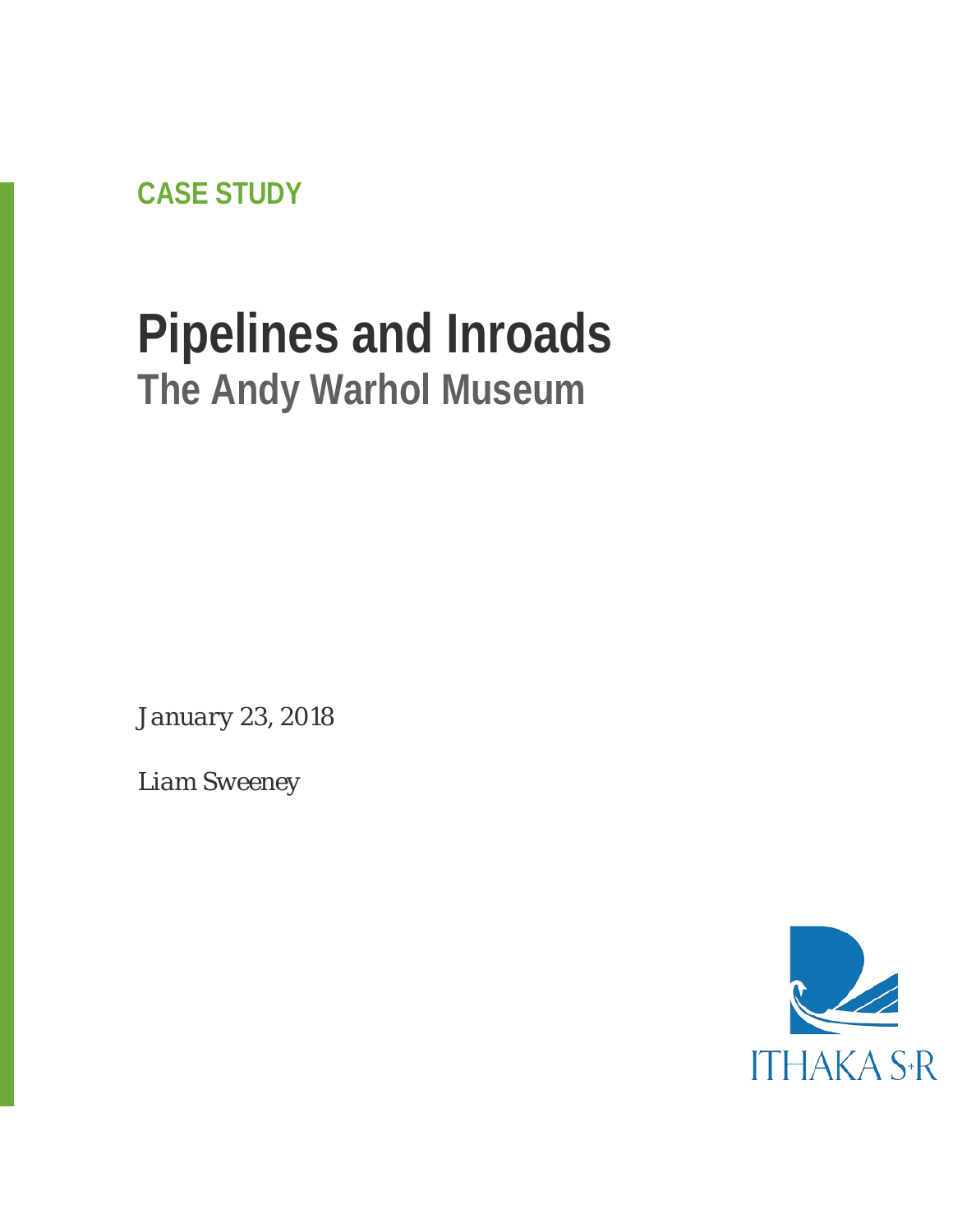

The Andrew W. Mellon Foundation endeavors to strengthen, promote, and, where necessary, defend the contributions of the humanities and the arts to human flourishing and to the wellbeing of diverse and democratic societies.

Copyright 2018 The Andrew W. Mellon Foundation.. This work is licensed under a Creative Commons Attribution-NonCommercial 4.0 International License. To view a copy of the license, please see http://creativecommons.org/licenses/by-nc/4.0/.

The Mellon Foundation encourages distribution of the report. For questions, please write to lw@mellon.org.



Ithaka S+R provides research and strategic guidance to help the academic and cultural communities serve the public good and navigate economic, demographic, and technological change. Ithaka S+R is part of ITHAKA, a not-for-profit organization that works to advance and preserve knowledge and to improve teaching and learning through the use of digital technologies. Artstor, JSTOR, and Portico are also part of ITHAKA.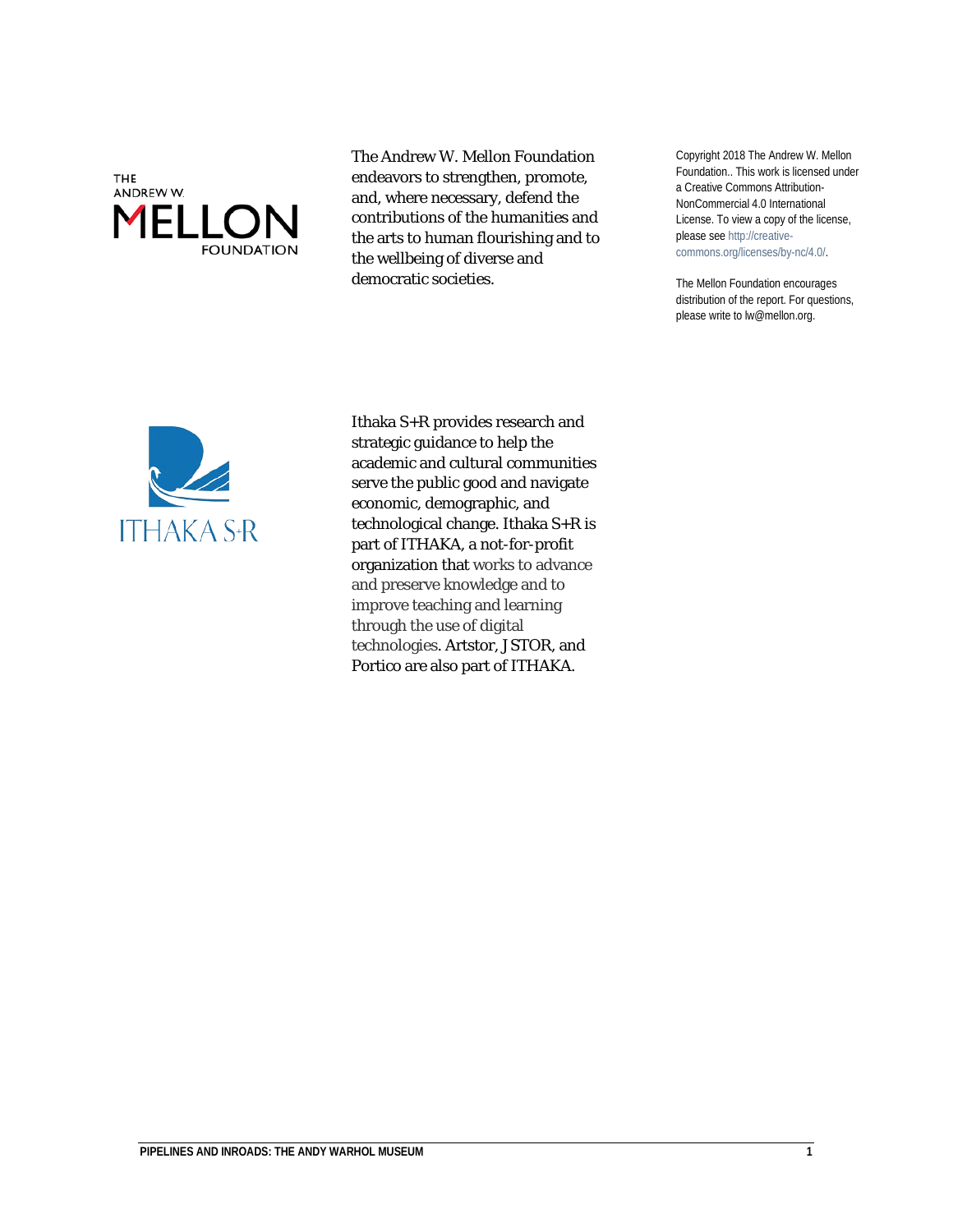

Front façade of The Andy Warhol Museum. Photo by Abby Warhola.

The Andy Warhol Museum fits within a simple narrative at first glance—the largest single-artist museum in North America devoted to presenting and circulating globally the most complete collection of Warhol's work. In fact, Andy Warhol's legacy lends itself to the plurality of narratives and identities embodied in the museum. For many of the museum's visitors, the seven-story prewar industrial building has become a place of pilgrimage, a destination to pay homage to one of the most enduring American success stories. While the museum rotates these patrons through thoughtfully crafted pairings of archival material from Warhol's life with iconic paintings, film, and interactive art, the staff of the museum simultaneously work to manifest the complexity of Warhol's legacy through a range of local community engagement initiatives and exhibitions of contemporary artists who are in dialogue with his work. Here we encounter an appropriate contradiction—the artist who rejected his place of birth to pursue wealth and fame has, in his death, catalyzed the creation of a space for both newcomers and the marginalized in his home city of Pittsburgh.

As such, we see in The Warhol the case of a museum reflecting on international immigration issues, while operating within the deindustrialized rustbelt in a polarized political setting (a blue city in a red state).[1](#page-2-0) We also see a thriving cultural organization

<span id="page-2-0"></span><sup>1</sup> William A. Galston, "Why Hillary Clinton lost Pennsylvania: The Real Story," Brookings Institution, November 11, 2016, accessed July 20, 2017, [https://www.brookings.edu/blog/fixgov/2016/11/11/why-hillary-clinton-lost-pennsylvania-the-real-story/.](https://www.brookings.edu/blog/fixgov/2016/11/11/why-hillary-clinton-lost-pennsylvania-the-real-story/)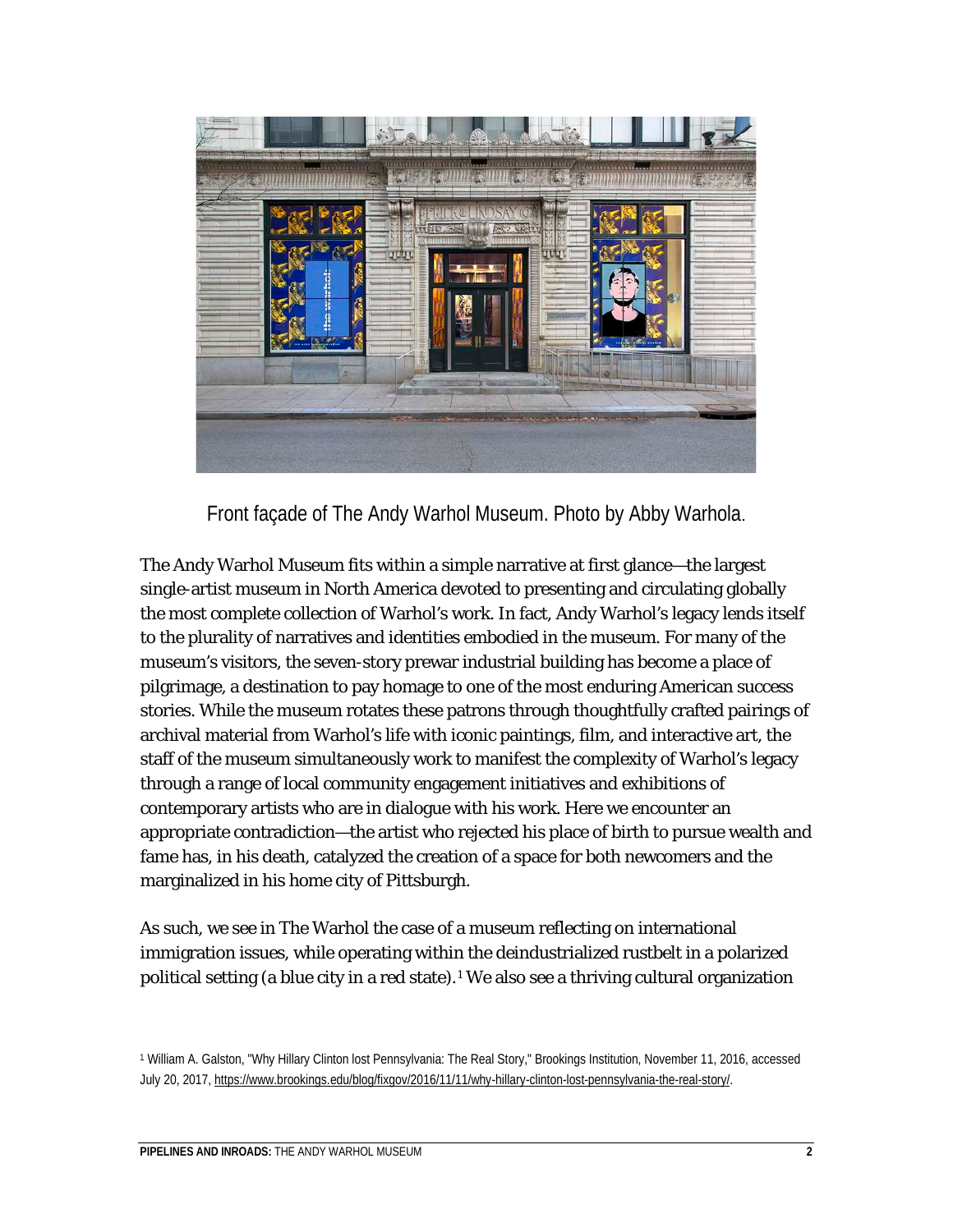embedded in a historically disenfranchised neighborhood, and a legacy of New York counterculture and glamour abutting severe poverty.[2](#page-3-0)

The Andy Warhol Museum stands out in other ways as well. In 2015, Ithaka S+R, the Andrew W. Mellon Foundation, the American Alliance of Museums (AAM), and the Association of Art Museum Directors (AAMD) set out to quantify with demographic data an issue that has been of increasing concern within and beyond the arts community: the lack of representative diversity in professional museum roles.<sup>[3](#page-3-1)</sup> Specifically, 84 percent of staff holding education, curatorial, conservation, and senior administrative positions across AAMD member museums were white non-Hispanic. The Andy Warhol Museum showed greater racial diversity in these positions, with 12 percentage points more people of color in these positions than the national aggregate.[4](#page-3-2)

<sup>2</sup> Dan Rooney and Carol Peterson, *Allegheny City: A History of Pittsburgh's North Side* (Pittsburgh: University of Pittsburgh Press, 2014).

<span id="page-3-0"></span>

<span id="page-3-1"></span><sup>3</sup> Please see the appendix at the end of this paper for a fuller description of the survey, methodology, and how we selected museums to include in this case study series.

<span id="page-3-2"></span><sup>4</sup> This project benefitted greatly from the contributions of the advisory committee. Our thanks to Johnnetta Betsch Cole, Senior Consulting Fellow at the Andrew W. Mellon Foundation; Brian Ferriso, Director of Portland Art Museum; Jeff Fleming, Director of Des Moines Art Center; Lori Fogarty, Director of Oakland Museum of California; Alison Gilchrest, Program Officer, The Andrew W. Mellon Foundation; Susan Taylor, Director of New Orleans Museum of Art; and Mariët Westermann, Executive Vice President, The Andrew W. Mellon Foundation.

We would also like to thank Christine Anagnos, Executive Director AAMD, and Alison Wade, Chief Administrator AAMD, for their organizational support in this project.

And we are grateful to Patrick Moore, Director of the Andy Warhol Museum for his willingness to participate in the study, and Danielle Linzer, Director of Learning and Public Engagement, for her many contributions to the project.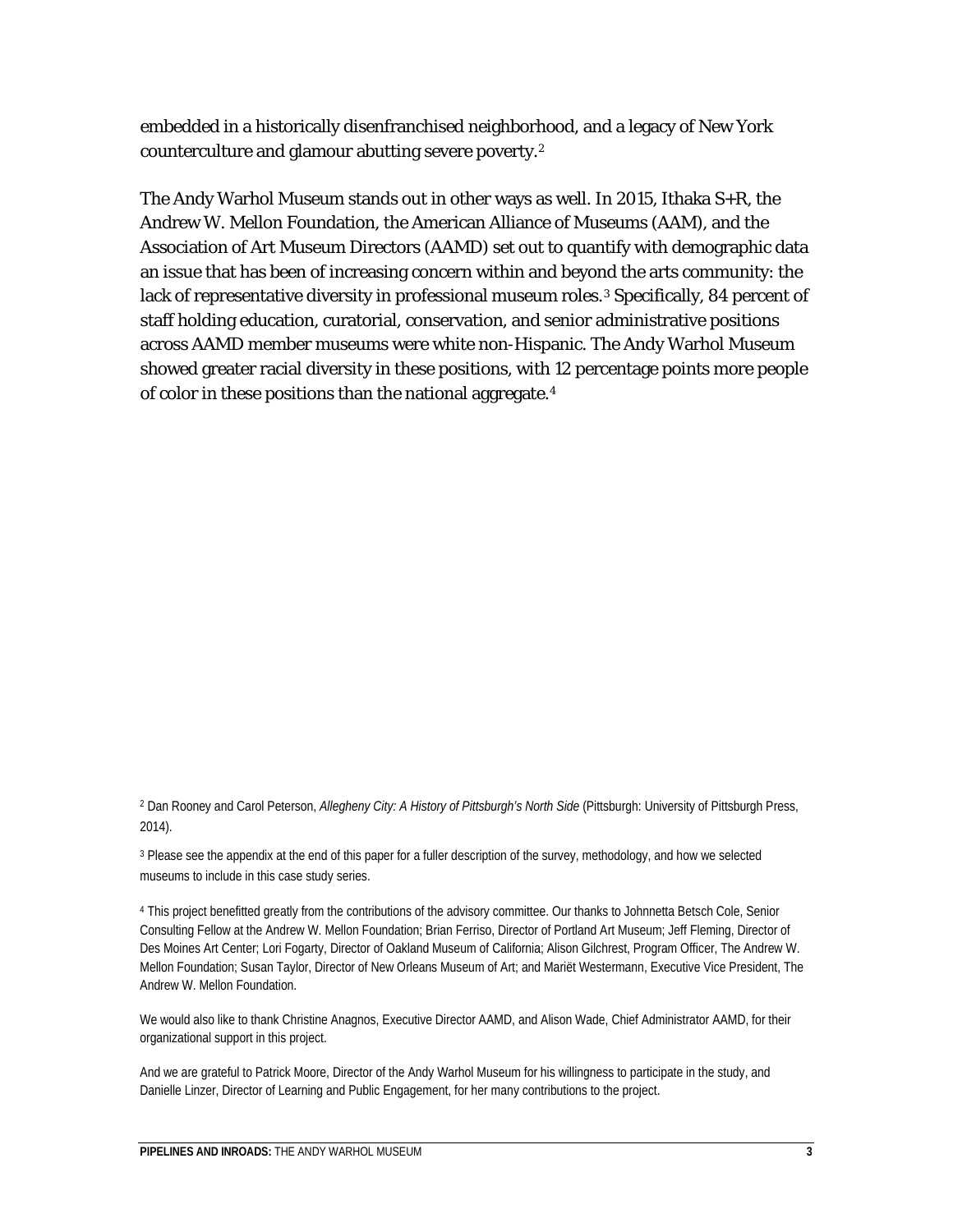Figure 1. Racial/Ethnic Composition of The Andy Warhol Museum's Educators, Curators, Conservators, and Senior Administrators.



The museum doesn't consider these numbers to be much of an accomplishment. As director Patrick Moore expressed, what does this say about the rest of the art museum sector if the Warhol, three-quarters white, is an outlier in diversity?

What does this say about the rest of the art museum sector if the Warhol, three-quarters white, is an outlier in diversity?

#### *Key Findings*

Among the eight museums profiled in the case studies, The Andy Warhol Museum is one of two located in the rust belt. It is the sole single-artist museum, although it also dedicates one floor to exhibitions by contemporary artists influenced by Warhol. In the 2015 Art Museum Demographic Survey, it reported 83 full- and part-time staff.

The three-day site visit involved interviewing 12 people, participating in a convening of neighborhood community organizations, exploring galleries and archives, observing meetings, and participating in educational programs. The visit to The Andy Warhol Museum revealed much about the nature of the museum's staff diversity, the connection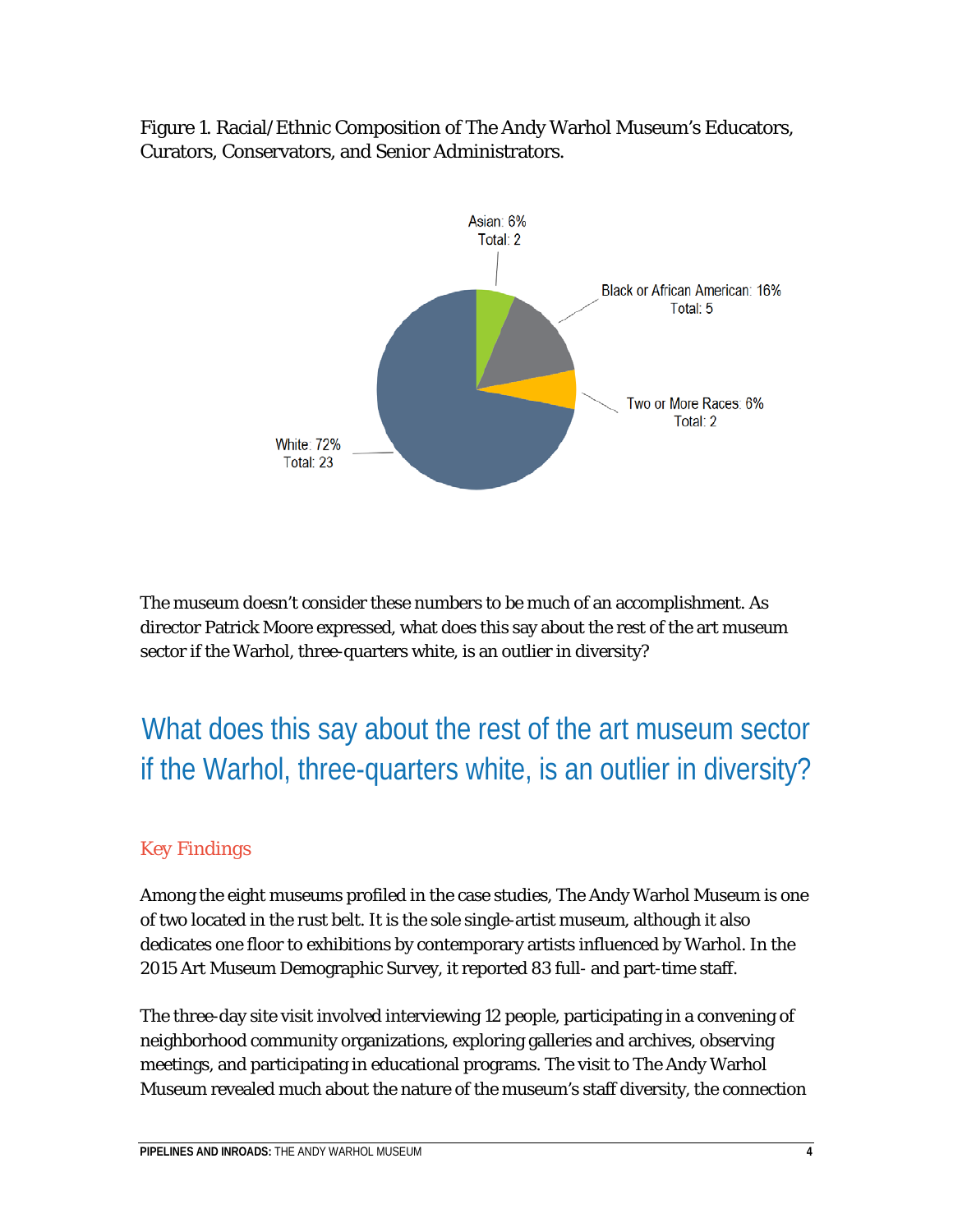between staff diversity and community outreach, and efforts to highlight social justice issues in programming and expand the diversity of exhibitions. After conducting followup interviews and further research, we found three areas of activity that have helped the museum achieve a relatively diverse professional staff and foster an inclusive environment:

- 1. **Diversifying the Pipeline:** The education department is largely responsible for the diversity at the Warhol. They've achieved this through an emergent pipeline strategy that they are now working to formalize.
- 2. **Expanding Mission:** Though some could view a commitment to Warhol's legacy narrowly, the museum's curatorial department has excelled in diversifying programming while remaining true to mission.
- 3. **Raising Cultural Awareness:** What is the best way to deal with a communications mishap that raises questions of cultural appropriation? By engaging the controversy the museum found a way to strengthen community ties.

#### *Challenges and Tradeoffs*

Despite relative success in diversifying its staff, the museum faces two notable challenges that put its accomplishments towards diversity, equity, and inclusion at risk:

- 1. **Integration**: Without formalizing and integrating pipeline initiatives throughout the museum, efforts toward diversifying staff can remain isolated in a single department.
- 2. **Cultural Sensitivity**: Embracing a role of provocateur in an institutional context can lead to conflicts over cultural sensitivity.

#### *History and Context*

Pittsburgh is famously controversial for punishing labor conditions and violent strikebreaking tactics during its industrial rise in the  $19<sup>th</sup>$  and  $20<sup>th</sup>$  centuries.<sup>[5](#page-5-0)</sup> It was central to America's "arsenal for democracy" during World War II, producing 95 million tons of steel for the war effort. However, between the end of World War I and the early 1980s, Pittsburgh's share of national steel production fell from 25 percent to 14 percent,

<span id="page-5-0"></span><sup>5</sup> Arthur G. Burgoyne and David P. Demarest, *The Homestead Strike of 1892* (Pittsburgh: University of Pittsburgh Press, 1979); Herrick Chapman, "Pittsburgh and Europe's Metallurgical Cities: A Comparison," in *City at the Point: Essays on the Social History of Pittsburgh*, ed. Samuel P. Hays (Pittsburgh: University of Pittsburgh Press, 1989), 407–36, [https://doi.org/10.2307/j.ctt7zw8rx.18.](https://doi.org/10.2307/j.ctt7zw8rx.18)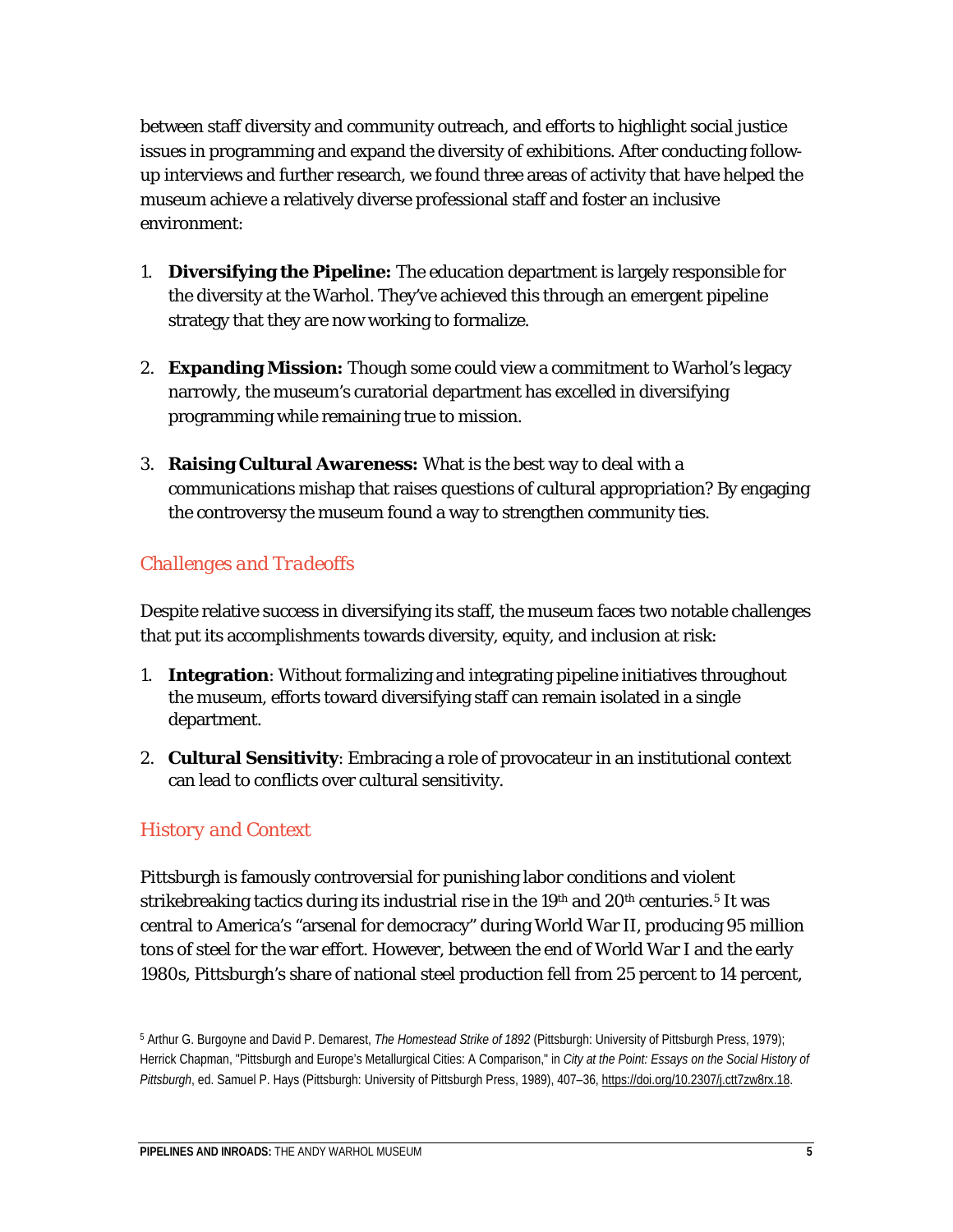leading to the loss of over 100,000 manufacturing jobs as the city plunged into economic crisis.[6](#page-6-0) Its population peaked shortly after the war at 676,806, and has since declined to less than half of that, with even fewer residents than the Pittsburgh had prior to its annexation of Allegheny City (North Side) in 1907.

During the 1970s, Pittsburgh began to recognize its cultural offerings as an increasingly meaningful economic asset, with potential to attract tourist dollars and stem the drain on the city's population.[7](#page-6-1) The Carnegie Museums of Pittsburgh were perhaps the crown jewel of these offerings, with the Carnegie International, a survey of contemporary art recurring every three to five years, rising to a prominent position in the art community. Alongside the Carnegie Institute, the city established a cultural trust, making meaningful investments in a downtown cultural district in 1971. In a significant addition to these assets, the city worked with the Carnegie Institute, the Andy Warhol Foundation, and the Dia Foundation to establish The Andy Warhol Museum in Pittsburgh's North Side, after the artist's death.

Pittsburgh's North Side, known as Allegheny City prior to the controversial annexation in 1907, has a storied history that reflects the extreme class disparities that have become central to public discourse in the twenty-first century. Located on the north shore of the Allegheny River, it connects to Pittsburgh's downtown through a series of bridges. Prior to the Great Depression it was home to an immense concentration of wealth. Though the residential areas have suffered setbacks since annexation, parts of the North Side have prospered, and a stretch along the riverbank has been developed into an attractive entertainment district. Popular destinations include the baseball stadium PNC Park, the football stadium Heinz Field, the concert venue Stage AE, The Andy Warhol Museum, the Carnegie Science Center, and the Rivers Casino. While tourists are likely to find themselves at the North Side, they are unlikely to cross Interstate 279 into the moreresidential areas, where roughly one-fourth of the population lives below the poverty line—more than twice the rate of the wider Pittsburgh metro area.<sup>[8](#page-6-2)</sup> Thirty-six percent of North Side residents are African American—ten percentage points higher than the city of Pittsburgh as whole. The urban-design barriers (most prominently, the interstate) pose a

<span id="page-6-0"></span><sup>6</sup> Laurence Glasco, "Double Burden: The Black Experience in Pittsburgh," *City at the Point*, 69–110, [https://doi.org/10.2307/j.ctt7zw8rx.7.](https://doi.org/10.2307/j.ctt7zw8rx.7)

<span id="page-6-1"></span><sup>7</sup> Roy Lubove, "Amenities and Economic Development," in *Twentieth-Century Pittsburgh, Volume Two: The Post-Steel Era* (London and Pittsburgh: University of Pittsburgh Press, 1996), 185-207[, https://doi.org/10.2307/j.ctt9qh7b5.13.](https://doi.org/10.2307/j.ctt9qh7b5.13)

<span id="page-6-2"></span><sup>&</sup>lt;sup>8</sup> Carol J. De Vita and Maura R. Farrell, "Poverty and Income Insecurity in the Pittsburgh Metropolitan Area," accessed October 24, 2017[, https://www.urban.org/sites/default/files/publication/33571/2000009-Poverty-and-Income-Insecurity-in-the-Pittsburgh-](https://www.urban.org/sites/default/files/publication/33571/2000009-Poverty-and-Income-Insecurity-in-the-Pittsburgh-Metropolitan-Area.pdf)[Metropolitan-Area.pdf.](https://www.urban.org/sites/default/files/publication/33571/2000009-Poverty-and-Income-Insecurity-in-the-Pittsburgh-Metropolitan-Area.pdf)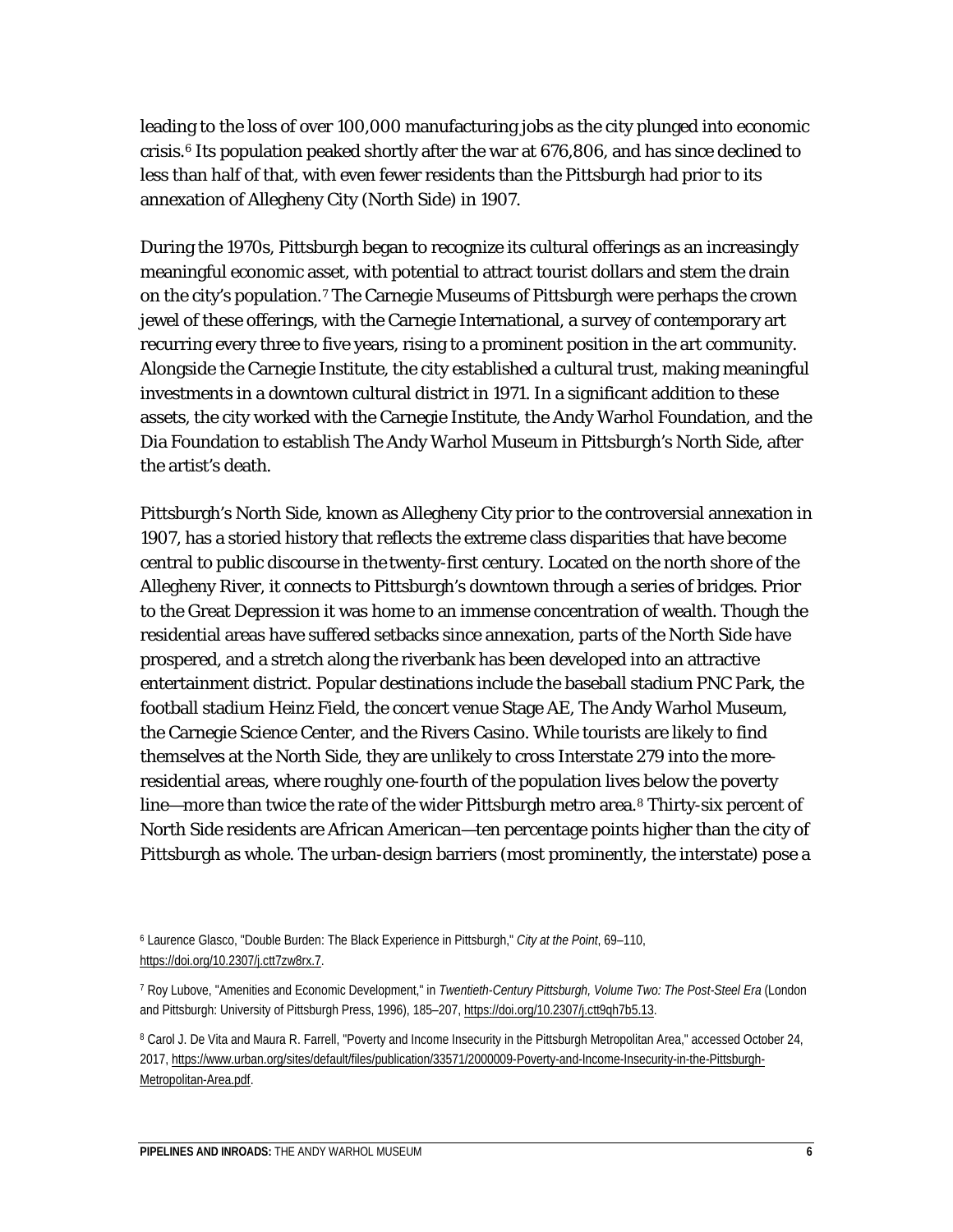challenge for many of the cultural organizations in the North Side that are located closer to the Allegheny River shore. They are cut off from their local public.

Two elements contributed to the existence of the Andy Warhol Museum—the artist's unprecedented fame and his penchant for hoarding. While enough of his archival material objects are stored at the museum that they are unlikely to be fully cataloged by the museum's two assiduous archivists (and their successors) until the late twenty-first century, many of his collected objects were sold at auction at the time of his death to endow and establish the Andy Warhol Foundation for the Visual Arts.<sup>[9](#page-7-0)</sup> This foundation decided to establish a museum to house his works and keep them available to the public. For financial reasons and considerations of institutional impact, Pittsburgh was named home to the museum.<sup>[10](#page-7-1)</sup> Planners identified a prewar industrial building in the North Side, evocative of Warhol's iconic 1960s studio. The museum was established at this site in 1994. Since then, Pittsburgh has enjoyed a revitalization, ranking in a 2014 report issued by the Economist Intelligence Unit as the most livable city in the continental United States.[11](#page-7-2)

Although Pittsburgh is home to an uncommonly high degree of philanthropy for a midsize city, The Andy Warhol Museum finances itself primarily through traveling exhibitions.[12](#page-7-3) In this aspect, Patrick Moore, who assumed directorship of the museum after Eric Shiner stepped down in 2016, described it as one of the most entrepreneurial museums in the country. This financial model has its benefits, including promoting material stability during economic downturns such as the 2008 financial crisis; by maintaining its own revenue stream, the museum makes itself less vulnerable to fluctuations in philanthropy and financial markets. However, the model also presents challenges: for example, the museum is cognizant that it will have to decrease the amount of international travel in order to maintain the integrity of the art.

<span id="page-7-0"></span><sup>9</sup> Christopher Schmidt. "Warhol's Problem Project: The Time Capsules," *Postmodern Culture* 26, no. 1 (2015); see also Gary Rotstein, "Census data show improved poverty rate in Pennsylvania," *Pittsburgh Post-Gazette*, September 17, 2015, accessed October 20, 2017, [http://www.post-gazette.com/news/state/2015/09/17/Census-data-show-improved-poverty-rate-in-](http://www.post-gazette.com/news/state/2015/09/17/Census-data-show-improved-poverty-rate-in-Pennsylvania/stories/201509170075)[Pennsylvania/stories/201509170075.](http://www.post-gazette.com/news/state/2015/09/17/Census-data-show-improved-poverty-rate-in-Pennsylvania/stories/201509170075)

<span id="page-7-1"></span><sup>10</sup> Grace Glueck, "A Little Late, Warhol Goes Home to Pittsburgh," *New York Times*, April 30, 1994, accessed July 28, 2017, [http://www.nytimes.com/1994/05/01/arts/art-a-little-late-warhol-goes-home-to-pittsburgh.html?pagewanted=all.](http://www.nytimes.com/1994/05/01/arts/art-a-little-late-warhol-goes-home-to-pittsburgh.html?pagewanted=all)

<span id="page-7-2"></span><sup>11</sup> Economist Intelligence Unit, "A Summary of the Livability Ranking and Overview August 2015," accessed October 24, 2017, http://www.vancouvereconomic.com/wp-content/uploads/2015/08/EIU-Liveability-Ranking-Aug-2015.pdf; "Pittsburgh gains another top accolade," Pittsburgh Post-Gazette, accessed October 24, 2017[, http://www.post-gazette.com/local/region/2014/08/26/City](http://www.post-gazette.com/local/region/2014/08/26/City-gains-another-top-accolade/stories/201408260075)[gains-another-top-accolade/stories/201408260075.](http://www.post-gazette.com/local/region/2014/08/26/City-gains-another-top-accolade/stories/201408260075)

<span id="page-7-3"></span><sup>12</sup> "Top foundations," *Pittsburgh Post-Gazette*, accessed July 24, 2017, http://www.post-gazette.com/business/In-The-Lead-Companies/2013/05/03/Top-foundations/stories/201305030304.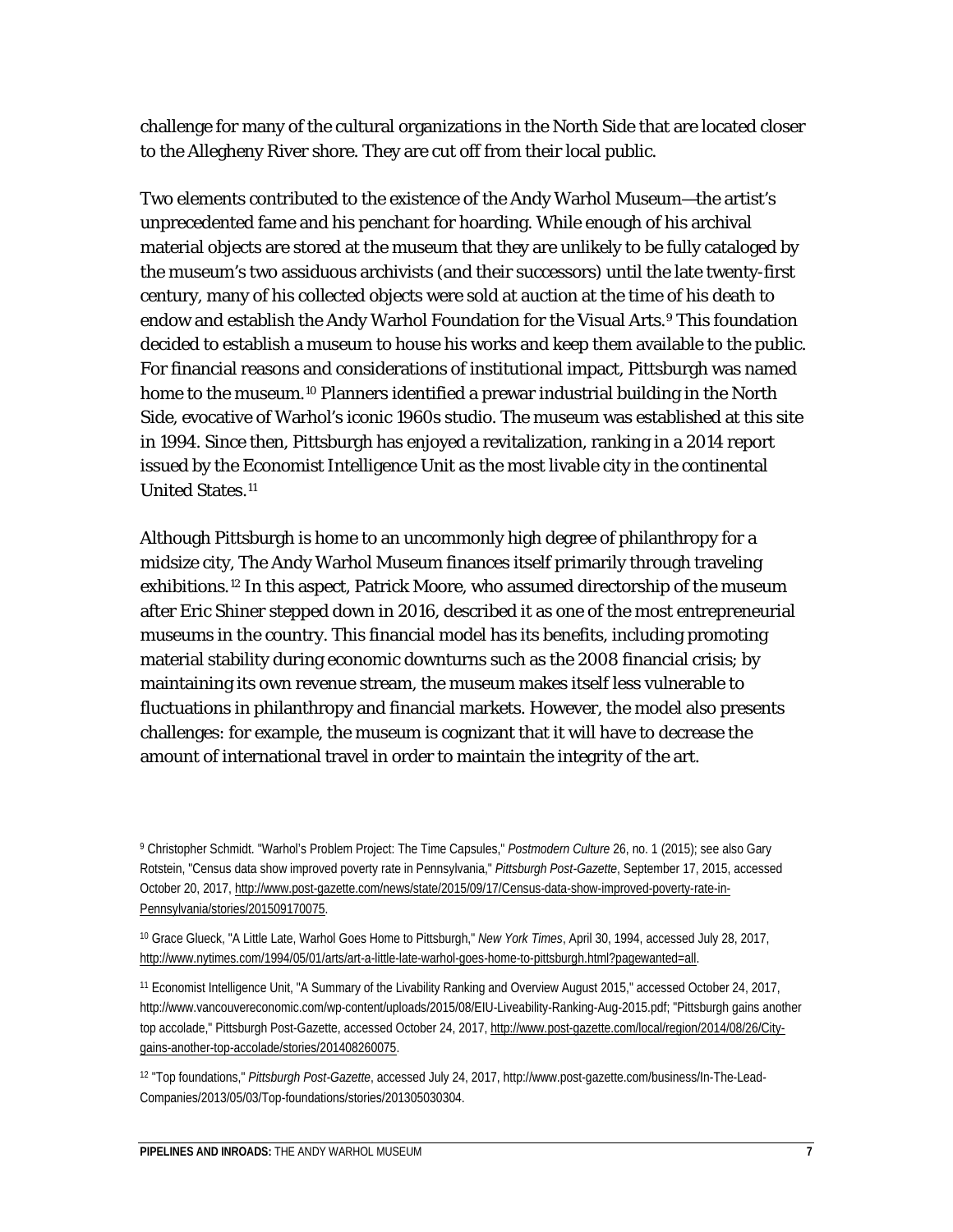# "If credentials are broadened then it's less hierarchical, and it becomes easier to achieve diversity."

According to Moore, this entrepreneurial spirit, which he sees as connected to Warhol's commercial legacy as much as it is borne out of necessity, also attracts a different type of employee. Indeed, Moore fits that description, having assumed the directorship in 2016 after moving from the position of director of development to deputy director and then managing director before assuming his current role. He thinks that job descriptions in the cultural sector have been drawn too narrowly, and that this in part accounts for the lack of diversity in the field; in his words, "if credentials are broadened then it's less hierarchical, and it becomes easier to achieve diversity." This openness has generated a culture at the Warhol that is welcoming, a haven for communities historically excluded from many cultural institutions.

# **Diversifying the Pipeline**

A deeper investigation of the racial/ethnic composition of The Andy Warhol Museum showed that diversity in the professional positions was consolidated in the education department until 2016. In fact, in 2015, all curators, conservators, and senior administrators were white non-Hispanic. Nine staff members in the education department, however, were people of color. At 43 percent, this is above the average for the city. It was quickly revealed that this was no accident. Led by Danielle Linzer, director of learning and public engagement, the education department has been deeply engaged in pipeline development for years—a practice which is now informing the museum as a whole.<sup>[13](#page-8-0)</sup>

<span id="page-8-0"></span><sup>&</sup>lt;sup>13</sup> Linzer, hired in 2016, was preceded by Tresa Varner, who worked in the education department at the Warhol for twenty years and is now the managing director of Artist Image Resource.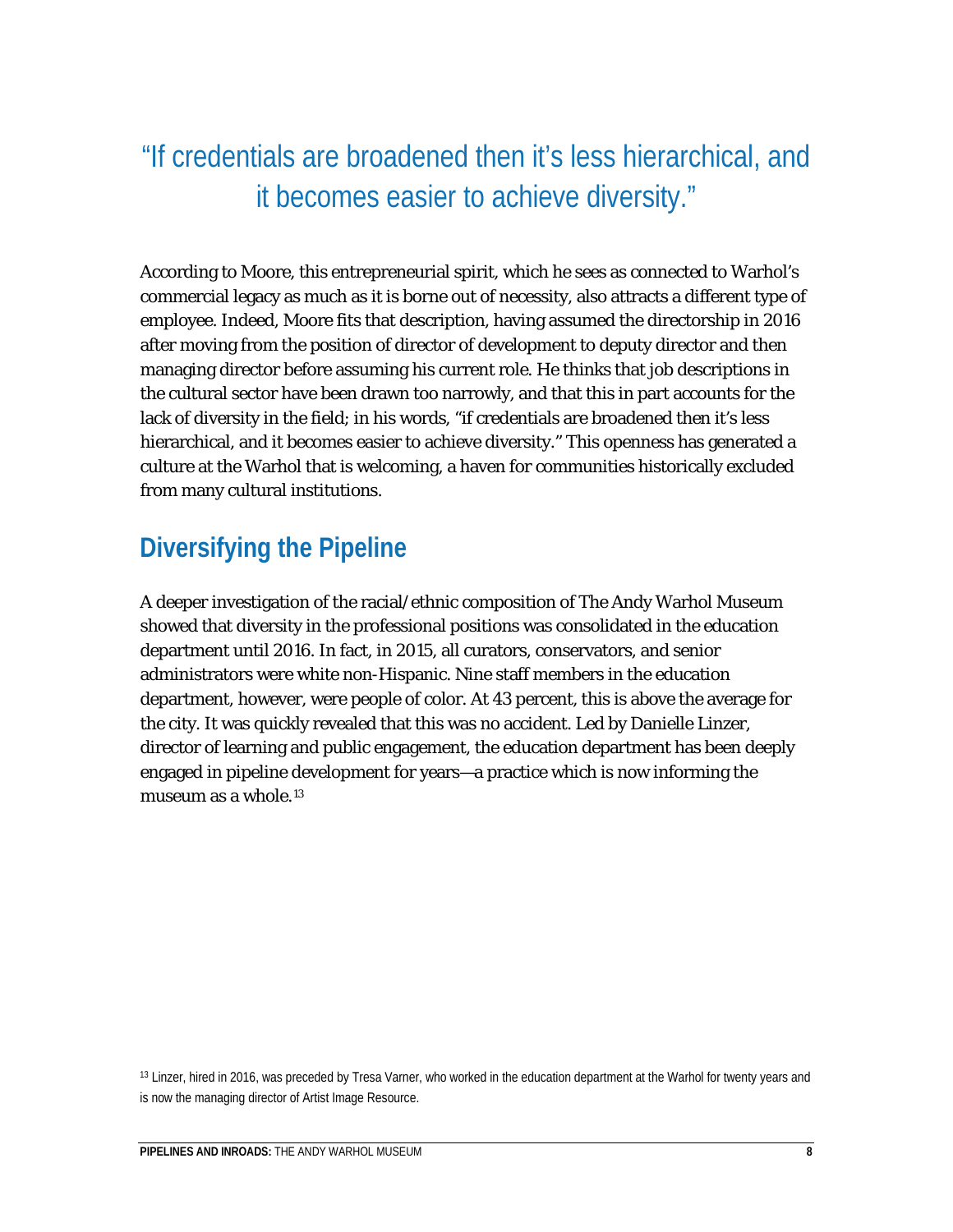

#### Figure 2: Racial/Ethnic Composition of The Andy Warhol Museum's Educators.<sup>[14](#page-9-0)</sup>

In her previous position at the Whitney Museum of American Art as director of access and community programs, Linzer led a collaborative research project to better understand the impact of youth programming in museums. Funded by a grant from the Institute of Museum and Library Services (IMLS), the study involved a collaboration between the Whitney Museum of American Art and the Contemporary Arts Museum of Houston, the Walker Art Center, and the Museum of Contemporary Art, Los Angeles. The resulting publication, *Room to Rise*, revealed the lasting benefits of museum programs for teens—one of the first studies to measure the impact of these youth programs.[15](#page-9-1) In many ways, the research reinforced Linzer's commitments to her work cultivating relationships between museums and youth; over half of the participants in *Room to Rise* described their involvement with the museum as one of the most important experiences of their lives. Drawn to The Warhol because of their strong track record of proactive youth development, she has applied this research in her current role, creating multiple points of access to the museum for marginalized communities in Pittsburgh.

<span id="page-9-0"></span><sup>&</sup>lt;sup>14</sup> Though data was not available, the museum also serves as an important resource for the LGBTQ+ community, both in terms of inclusive hiring and outreach/programming.

<span id="page-9-1"></span><sup>15</sup> Danielle Linzer and Mary Ellen Munley, "Room to Rise: The Lasting Impact of Intensive Teen Programs in Art Museums," Whitney Museum of American Art, 2015, [http://whitney.org/Education/Teens/RoomToRise.](http://whitney.org/Education/Teens/RoomToRise)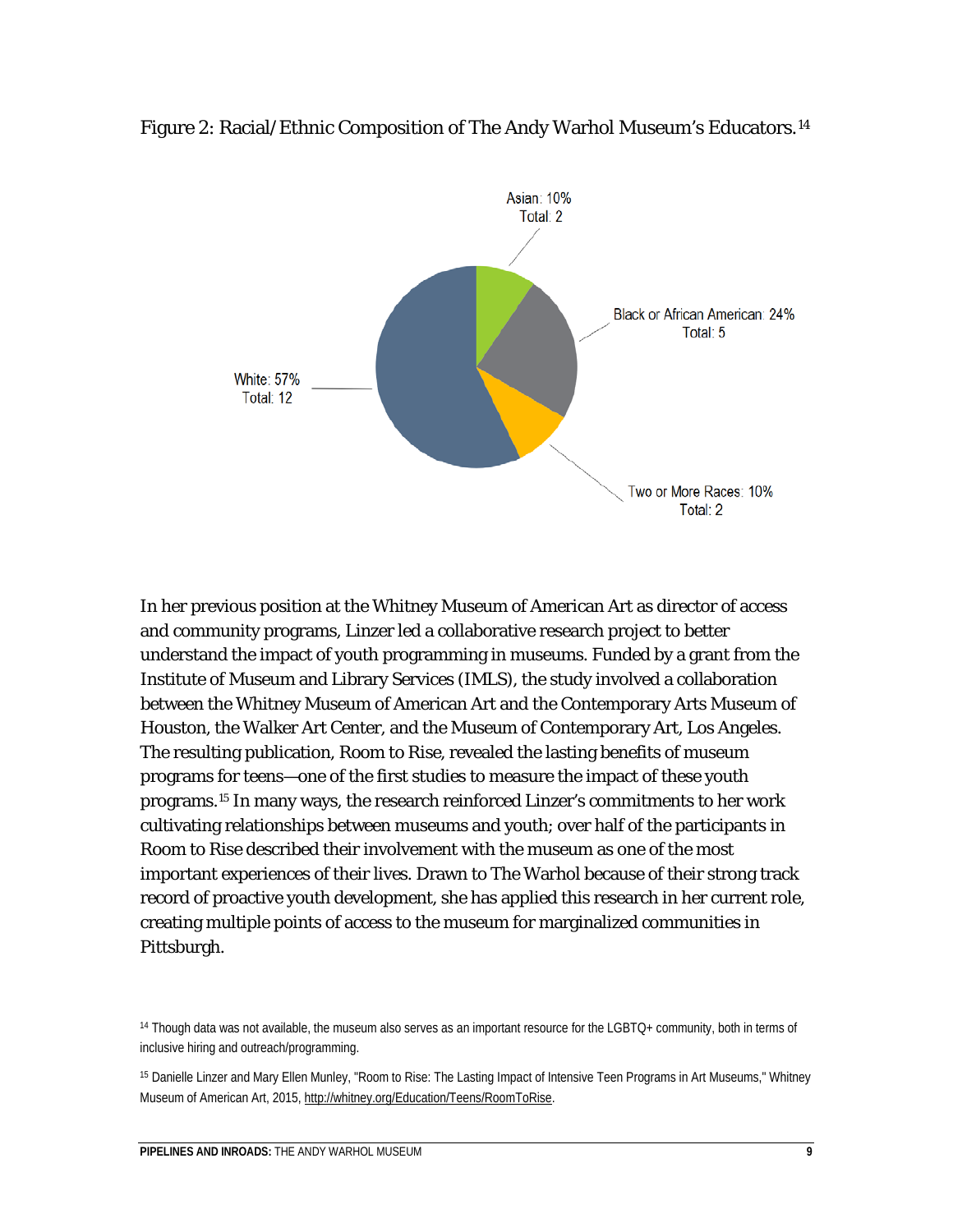Linzer sees the unofficial pipeline program that has diversified the education department as a result of their youth programming initiatives. She told us that the isolated diversity in education "is a direct product of these initiatives. The education department has always made it a priority to hire diverse people. Right now, several educators of color came up through our programs and have moved through to different long-term opportunities. Articulating these pathways of inclusion are now goals for the larger organization and not just the education department."

#### *Culturally Specific Programs*

Over the years the museum has offered culturally specific programs such as Power Up, an off-site art program for young African American women, and Swishy, a publication by and for queer teens. The museum also serves as an invaluable asset for the LGBTQ+ community regionally, including through hosting events such as the the annual LGBTQ+ Youth Prom, which draws attendance not only from Pittsburgh, but also from the surrounding western Pennsylvania counties. As research has shown, the experience of queer identity in Appalachia can be alienating.[16](#page-10-0) One attendee who lives an hour and a half outside of the city described the museum as a respite from those in their hometown who often levy accusations that their "gender is fake." Another attendee of the prom explained that without The Warhol, queer communities in the region would be mainly limited to digital platforms. But it is essential for people to come together in person. In serving this function, a young audience is introduced to the cultural offerings of the institution.

Culturally specific programs, along with a suite of additional off- and on-site educational offerings and partnerships, serve as a point of entry into the museum world. The education department has designed a pathway for further engagement for those whose interest is piqued. For instance, the *Youth Arts Council* gives young people the opportunity to go behind the scenes at the museum to develop events and experiences for other young people. Fifteen students a year are provided a stipend and gain work experience that can open their eyes to the possibilities of careers in the arts. Because the access points for this program are often derived from the museum's various outreach programs, the department is able to be deliberate about practices of inclusion as it develops each cohort.

Often internship opportunities result for students who are interested in further engagement. The museum participates in various citywide initiatives to offer paid

<span id="page-10-0"></span><sup>16</sup> Kate Black and Marc A. Rhorer, "Out in the Mountains: Exploring Lesbian and Gay Lives," *Journal of the Appalachian Studies Association* 7 (1995): 18–28, [http://www.jstor.org/stable/41445676.](http://www.jstor.org/stable/41445676)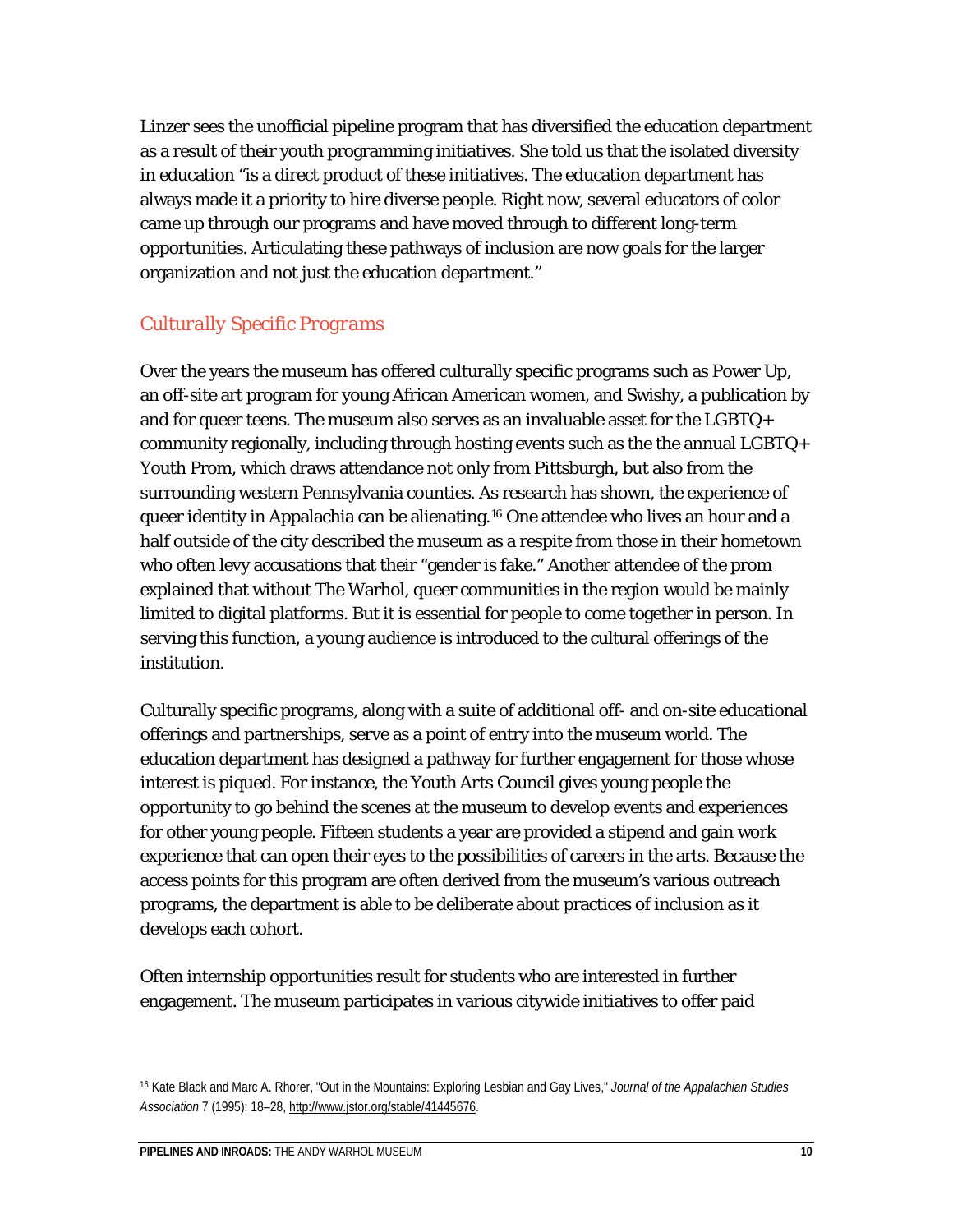internships for youth, and is now introducing more paid apprenticeship opportunities internally. Student assistants work in the museum supporting education programs as well as off-site with partners. "At this point, they are essentially part of the staff of the museum, apprenticing to be artist educators," Linzer said. "The Warhol does not have a docent program, and all education programs are delivered by artist educators. I think this is also a key contributing factor for diversity." Instead of security staff, the museum has gallery attendants, who safeguard the work and act as liaisons with curatorial and education departments. They are often hired out of this same cohort, and the job is another important point of entry into the museum and a career in the arts.

Quaishawn Whitlock, a Pittsburgh local, progressed through this pipeline beginning in high school. He now works as an artist educator in the museum. Through the Fund for Advancement of Minorities through Education (FAME), he received a paid internship at The Andy Warhol Museum in "The Factory"—a studio space in the basement of the museum—facilitating silkscreen printing activities and other education programs for the public. After high school he moved to Eastern Pennsylvania to attend a prestigious engineering college. He described the awkwardness of being tokenized as an African American there, while also witnessing acts of discrimination. He brought his concerns to the senior administration of the school, who responded only by saying that they were grateful to have a student on campus who was so attuned to these issues. He left the university and returned to Pittsburgh, where he finished his degree and began working at The Andy Warhol Museum in education. He now offers on-site workshops at Perry High School—a public school in the North Side where over 85 percent of the student body receives free or reduced lunch—and helps run the museum's youth development and artmaking programs for teens. He is working to create similar opportunities for youth in the neighborhood.

Moore described how outreach efforts in the education department relate to the museum's finances from a development perspective, saying, "We're one block away from Pirates and Steelers. We're a city of sports fanatics. Anybody trying to raise money here has to explain why they are relevant, why they matter. And we can't just say 'Warhol.' We have to say we're important because we're going to help your kids learn how to get a job." As Moore describes it, the museum's development efforts align with, even rely on, the inroads museum educators create in the community.

The pipeline has, up to this point, been operating informally. Linzer is working now to integrate these efforts into the broader museum culture and support partnerships between the education and curatorial departments. Toward this end, The Warhol recently received a grant from the Ford Foundation and Walton Foundation "for a multitiered pipeline project including a youth outreach program, internships, and alumni and mentoring programs." This grant will allow the museum to formalize many of the efforts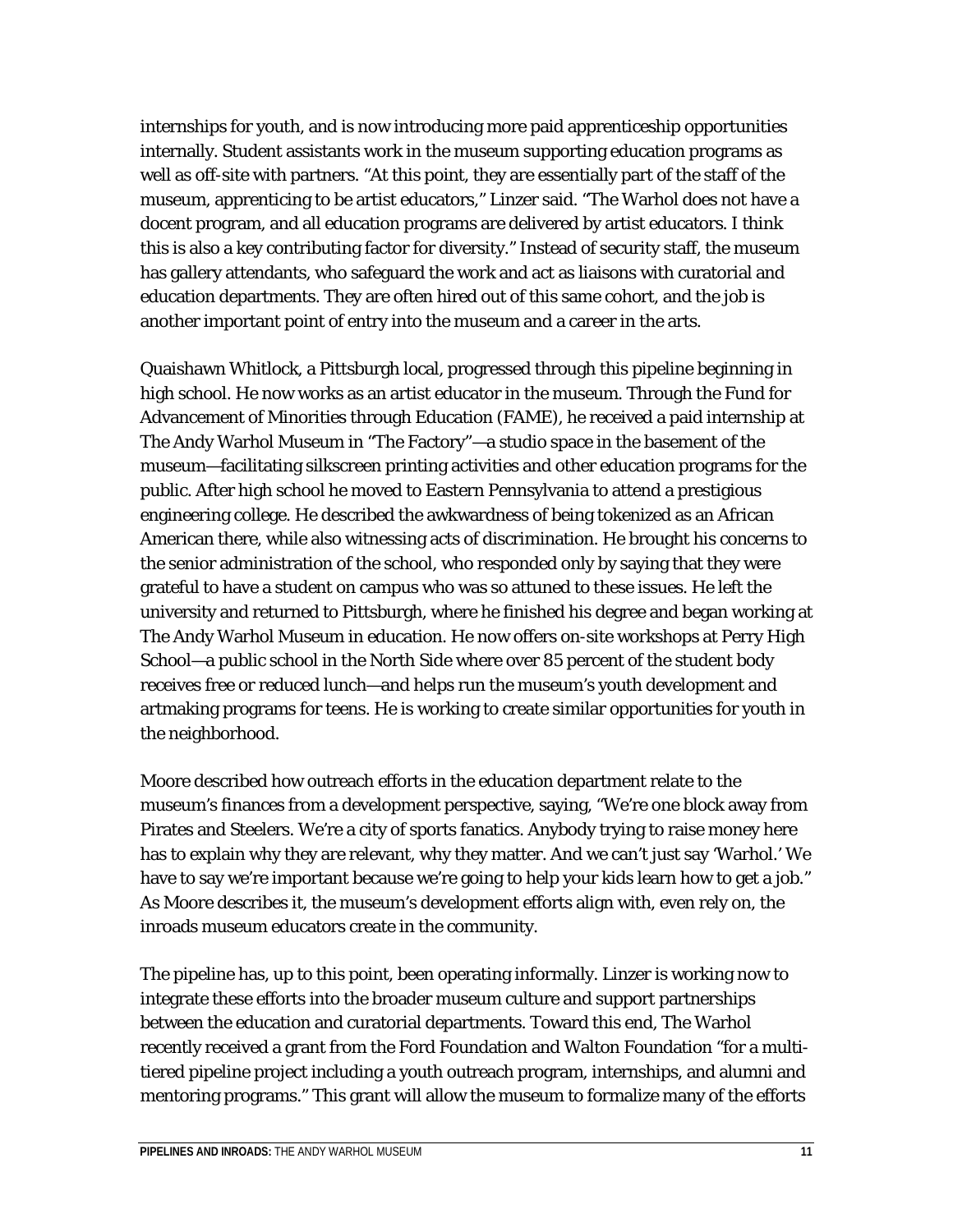that have grown through the commitments of the museum staff.<sup>[17](#page-12-0)</sup> Linzer likes to think of these efforts as naturally extending from Warhol's legacy: "Andy Warhol was a sickly, poor, openly gay immigrant, raised in depression-era Pittsburgh, the first to attend college in his family. It's not specious for us as an institution to think hard about engaging those who aren't traditional audiences or to think about pathways for staff who aren't traditional. It's an extension of our mission."[18](#page-12-1)

"It's not specious for us as an institution to think hard about engaging those who aren't traditional audiences or to think about pathways for staff who aren't traditional. It's an extension of our mission."

These pipeline initiatives have taken some time to spread to other parts of the museum. While there was no racial diversity in the curatorial department in 2015, that has changed in the last two years. As of the site visit, the department includes three people of color and is headed by chief curator José Diaz.[19](#page-12-2) Diaz and his colleague Jessica Beck were recently promoted through a staff reorganization—one of the first changes for Moore as director. As Moore described it, "Because I'm not a curator, I thought it was important for curatorial to be represented on the senior management team. I wanted José to become our senior curator because although he is an excellent curator he also has management skills." Moore sees potential for Diaz to lead a museum one day, and is working to prepare him for that moment.

<span id="page-12-0"></span><sup>17</sup> Ford Foundation, "Ford Foundation and Walton Family Foundation Launch \$6 Million Effort to Diversify Art Museum Leadership," *PR Newswire*, November 28, 2017, accessed December 18, 2017[, https://www.prnewswire.com/news-releases/ford-foundation-and](https://www.prnewswire.com/news-releases/ford-foundation-and-walton-family-foundation-launch-6-million-effort-to-diversify-art-museum-leadership-300562243.html)[walton-family-foundation-launch-6-million-effort-to-diversify-art-museum-leadership-300562243.html.](https://www.prnewswire.com/news-releases/ford-foundation-and-walton-family-foundation-launch-6-million-effort-to-diversify-art-museum-leadership-300562243.html)

<span id="page-12-1"></span><sup>18</sup> The museum's mission statement reads: "The Andy Warhol Museum is the global keeper of Andy Warhol's legacy."

<span id="page-12-2"></span>19These staff identify as Hispanic/Latinx, African American, and Asian American (including summer internship/fellowship positions).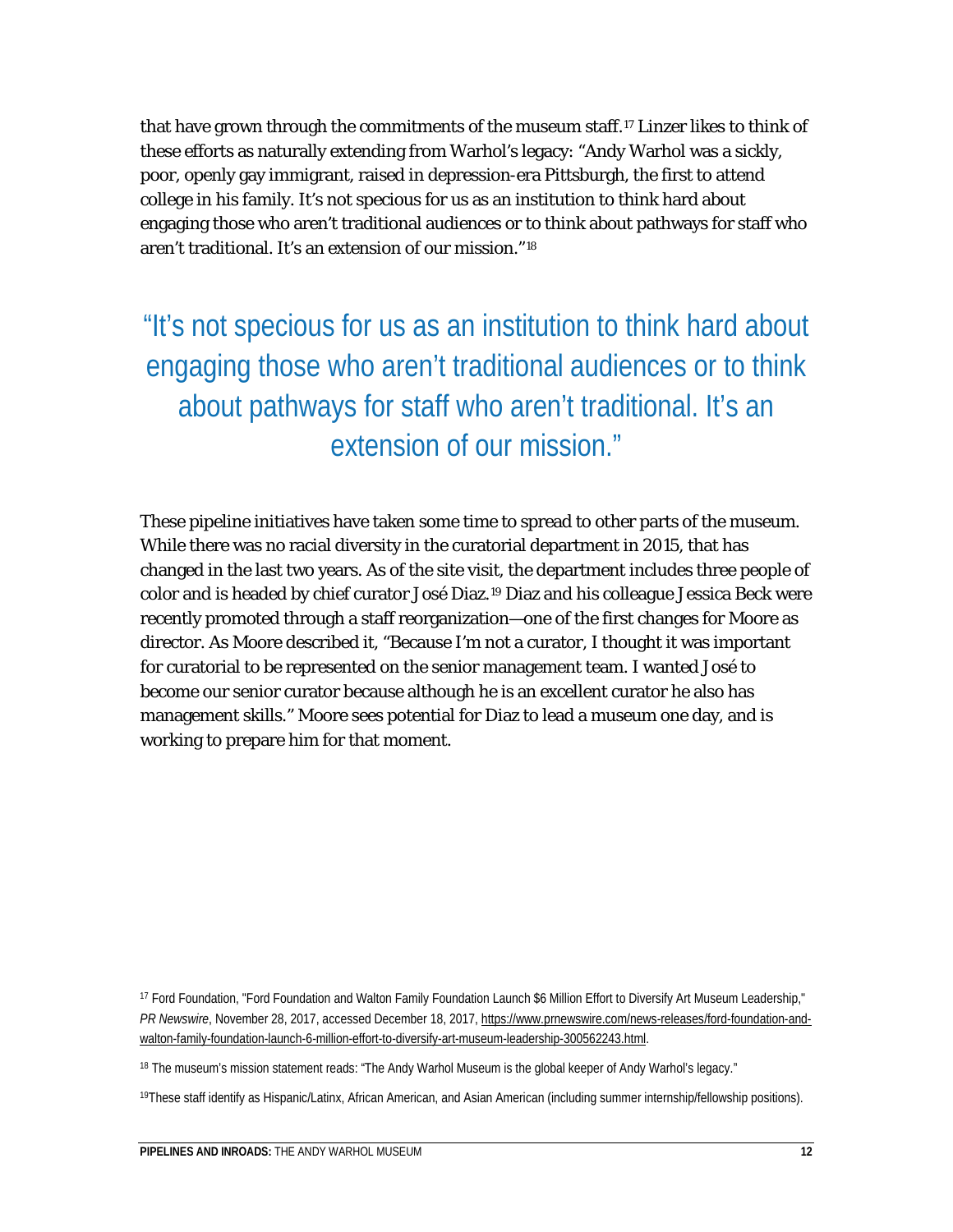# **Expanding Mission**

The Andy Warhol Museum is exemplary among its peers in placing accessibility issues at the center of its institutional mission. As the "global keeper of Andy Warhol's legacy,"[20](#page-13-0) Moore sees it as a challenge and an imperative for the museum to improve the visitor experience for the disabled, even if manifesting this mission would not necessarily yield deliberate efforts toward access and inclusion for every leader. In recent years, The Warhol has introduced sensory-friendly events, universally designed exhibitions featuring tactile reproductions of signature artworks, an award-winning inclusive audio guide,<sup>[21](#page-13-1)</sup> and an accessible website.<sup>[22](#page-13-2)</sup>

The Andy Warhol Museum also thinks about diversity and inclusion in its curatorial practice. Recently named chief curator, Diaz brings an international curatorial sensibility to the museum, having worked formerly at Tate Liverpool and the Bass Museum. Unlike some other single-artist museums where legal stipulations restrict the building to house solely the namesake artist's works, The Andy Warhol Museum maintains a gallery for rotating contemporary exhibitions. The exhibitions must be in dialogue with Warhol's work in a way that expands the meaning of both, a requirement that would be much more limiting for a less influential artist. In a recent exhibition, Firelei Báez's work was on display. Senior curator Jessica Beck first recognized that Báez's art connected to themes in Warhol's when she first saw *Bloodlines* on display at the Pérez Art Museum Miami. While on the surface Báez's paintings—which blend Dominican folklore, social resistance, and intimate reversals of gaze—seem largely independent of Warhol's legacy, Beck saw meaningful connections.<sup>[23](#page-13-3)</sup>

One of the most apparent of these connections is in a work of serial portraits. Báez said she wasn't explicitly thinking of Warhol when she made the painting, but it is clearly evocative of Warhol's *Ethel Scull Thirty-Six Times* (1963). Báez felt she had inherited the tradition of Byron Kim and Lorna Simpson. "But Warhol had to be central to their way of thinking of what art is and how it can function, this idea of nuance through repetition. I inherited their tradition, they inherited Warhol." In these silhouettes, configured as a

<span id="page-13-0"></span><sup>20</sup> "Home," The Andy Warhol Museum, accessed January 08, 2018[, https://www.warhol.org/.](https://www.warhol.org/)

<span id="page-13-1"></span><sup>21</sup> Ian Thomas, "Pittsburgh's Andy Warhol Museum hosts a sensory-friendly disco for autistic individuals," *Pittsburgh City Paper*, October 23, 2017, accessed October 24, 2017[, https://www.pghcitypaper.com/pittsburgh/pittsburghs-andy-warhol-museum-hosts-a](https://www.pghcitypaper.com/pittsburgh/pittsburghs-andy-warhol-museum-hosts-a-sensory-friendly-disco-for-autistic-individuals/Content?oid=2584133)[sensory-friendly-disco-for-autistic-individuals/Content?oid=2584133.](https://www.pghcitypaper.com/pittsburgh/pittsburghs-andy-warhol-museum-hosts-a-sensory-friendly-disco-for-autistic-individuals/Content?oid=2584133)

<span id="page-13-2"></span><sup>22</sup> Julie Hannon, "Art as an Equalizer," *Carnegie Magazine*, Winter 2016, accessed October 24, 2017, [http://www.carnegiemuseums.org/cmp/cmag/feature.php?id=610.](http://www.carnegiemuseums.org/cmp/cmag/feature.php?id=610)

<span id="page-13-3"></span><sup>23</sup> Firelei Báez, Naima J. Keith, and Roxane Gay, *Bloodlines*, 2015, Pérez Art Museum Miami.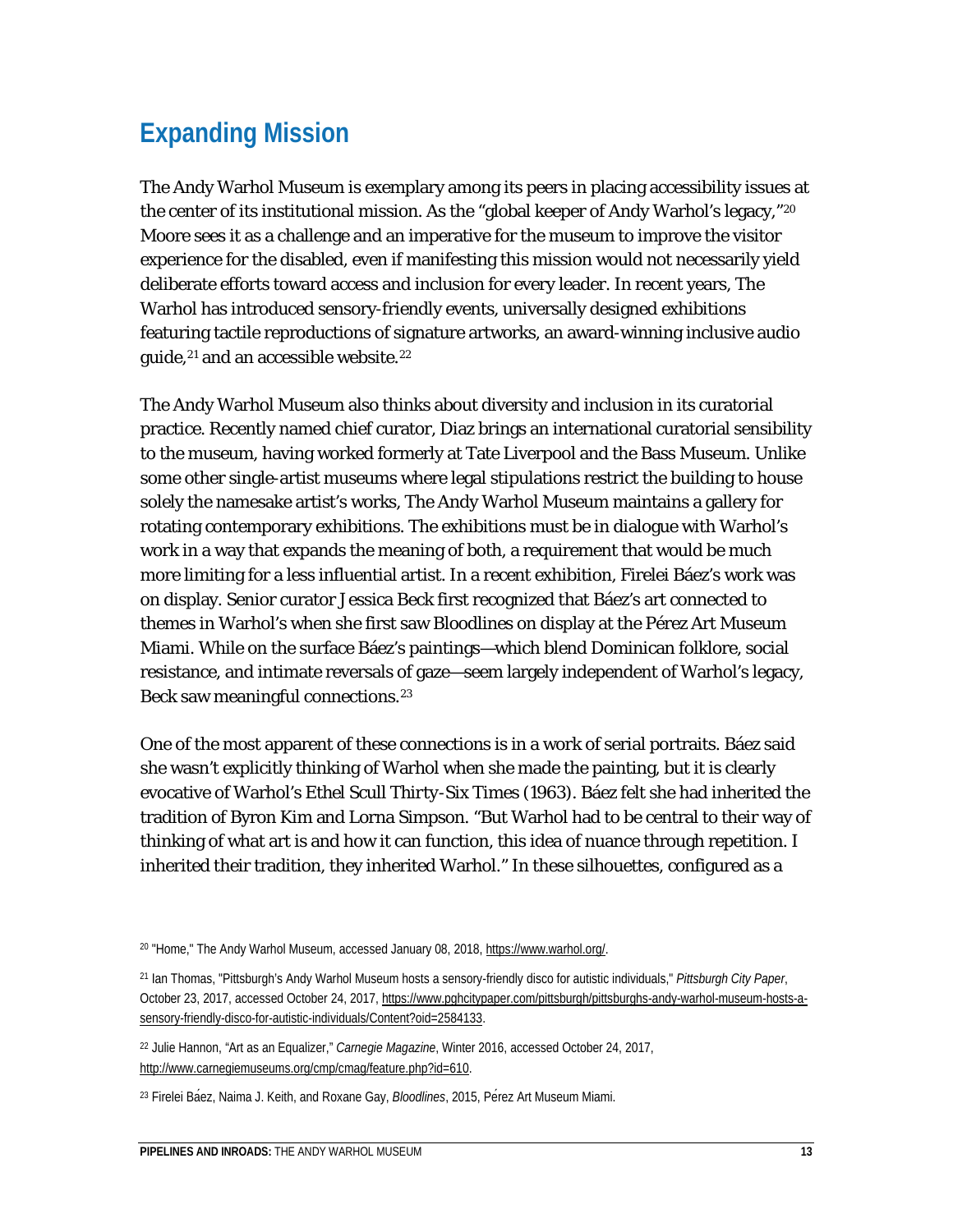calendar grid, Báez paints her hair, head, and shoulders the color of her skin tone on each given day in the month of June. The piece, *Can I Pass? Introducing the Paper Bag to the Fan Test for the Month of June* (2011), refers to one "test" used in the Caribbean community to determine whiteness versus blackness—whether or not one's skin was darker than a brown paper bag. As Báez said, "The brown paper bag is such a banal object, something you throw away. But to not be able to marry someone, to have it be a standard of beauty within the community, it's kind of intense. Colorism in Latin America functions as the opposite of the US. In Latin America one drop does make you closer to whiteness. Whereas in the U.S. any drop of black makes you absolutely black, it's this tainting."



Andy Warhol, *Ethel Scull Thirty-Six Times* (1963[\)24](#page-14-0)

<span id="page-14-0"></span><sup>24</sup> © The Andy Warhol Foundation for the Visual Arts, Inc.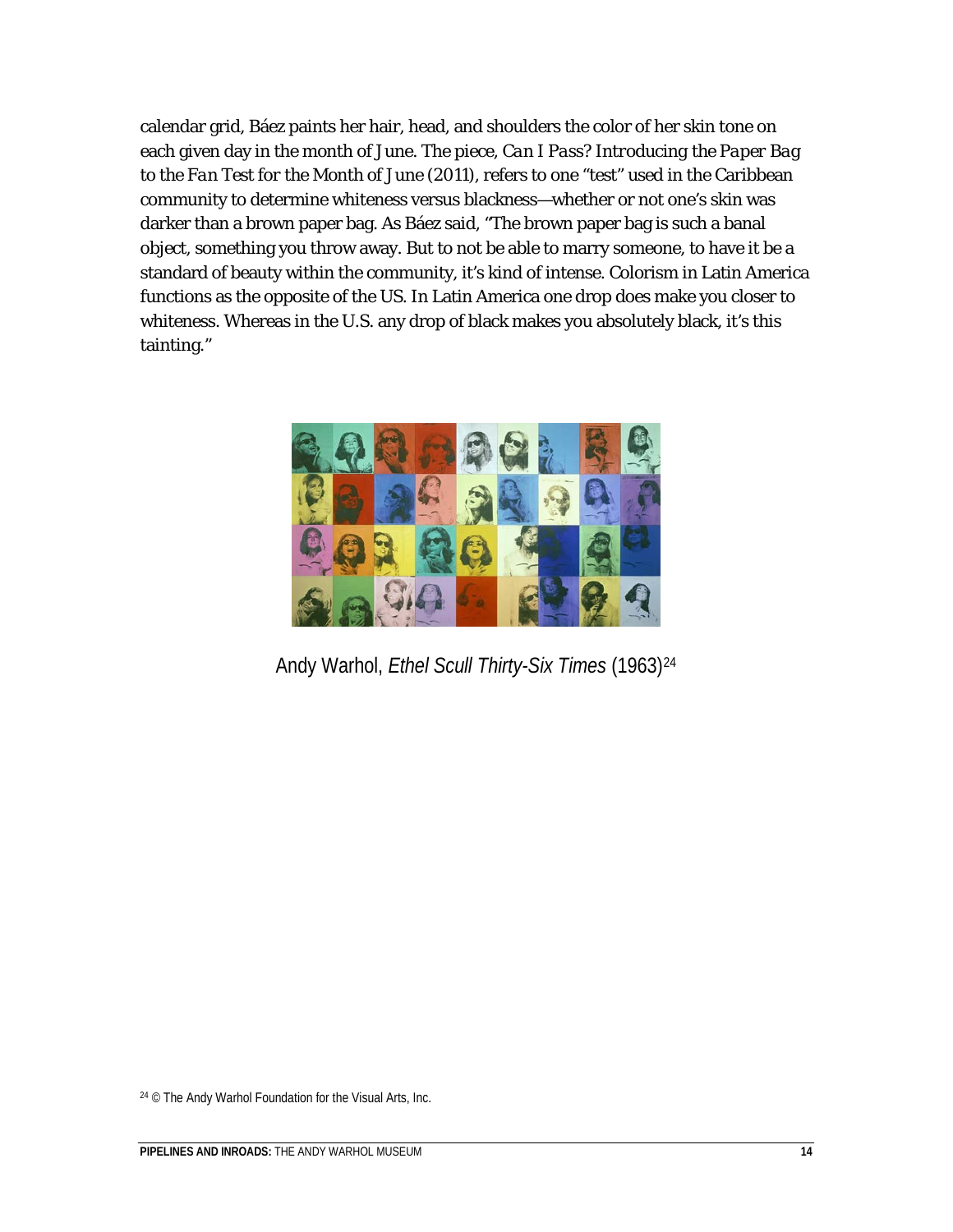

Firelei Báez, *Can I pass? Introducing the Paper Bag to the Fan Test for the Month of June* (2011)

Also on display in *Bloodlines* were paintings of elaborate tignons<sup>25</sup> with revolutionary symbols and Ciguapas from Dominican folklore, as well as abstractions related to the craft of developing these images.[26](#page-15-1) *Bloodlines* is housed in a gallery designed after the Sans-Souci Palace in northern Haiti, which Báez says is a pivotal space for black revolutionary identity.<sup>[27](#page-15-2)</sup> A team of volunteers assisted the artist in constructing the space; when the exhibition came down in May, the volunteers each took a piece home with them.

<span id="page-15-0"></span><sup>&</sup>lt;sup>25</sup> The tignon, a headdress creole women of African descent were forced to wear beginning in the eighteenth century, was intended as a form of sexual control, but was often styled as an attractive accessory, subverting the garment's colonial intention. See Rebecca Villalpando, "Portrait of a Woman: A Study of The Social Implications of Antebellum Portraiture in New Orleans," *From Slave Mothers and Southern Belles to Radical Reformers and Lost Cause Ladies*, accessed July 28, 2017, [http://civilwarwomen.wp.tulane.edu/essays-4/portrait-of-a-woman-a-study-of-the-social-implications-of-antebellum-portraiture-in](http://civilwarwomen.wp.tulane.edu/essays-4/portrait-of-a-woman-a-study-of-the-social-implications-of-antebellum-portraiture-in-new-orleans/)[new-orleans/.](http://civilwarwomen.wp.tulane.edu/essays-4/portrait-of-a-woman-a-study-of-the-social-implications-of-antebellum-portraiture-in-new-orleans/)

<span id="page-15-1"></span><sup>26</sup> Ciguapas are often described as tricksters in Dominican folklore, with backward facing feet that mislead those who try to follow them. See Ginetta Candelario, "La Ciguapa Y El Ciguapeo: Dominican Myth, Metaphor, and Method," *Small Axe* 20, no. 3 (2016): 100–12.

<span id="page-15-2"></span><sup>27</sup>Gerald Sider and Gavin Smith, eds, *Between History and Histories: The Making of Silences and Commemorations* (Toronto: University of Toronto Press, 1997), [http://www.jstor.org/stable/10.3138/9781442671324.](http://www.jstor.org/stable/10.3138/9781442671324)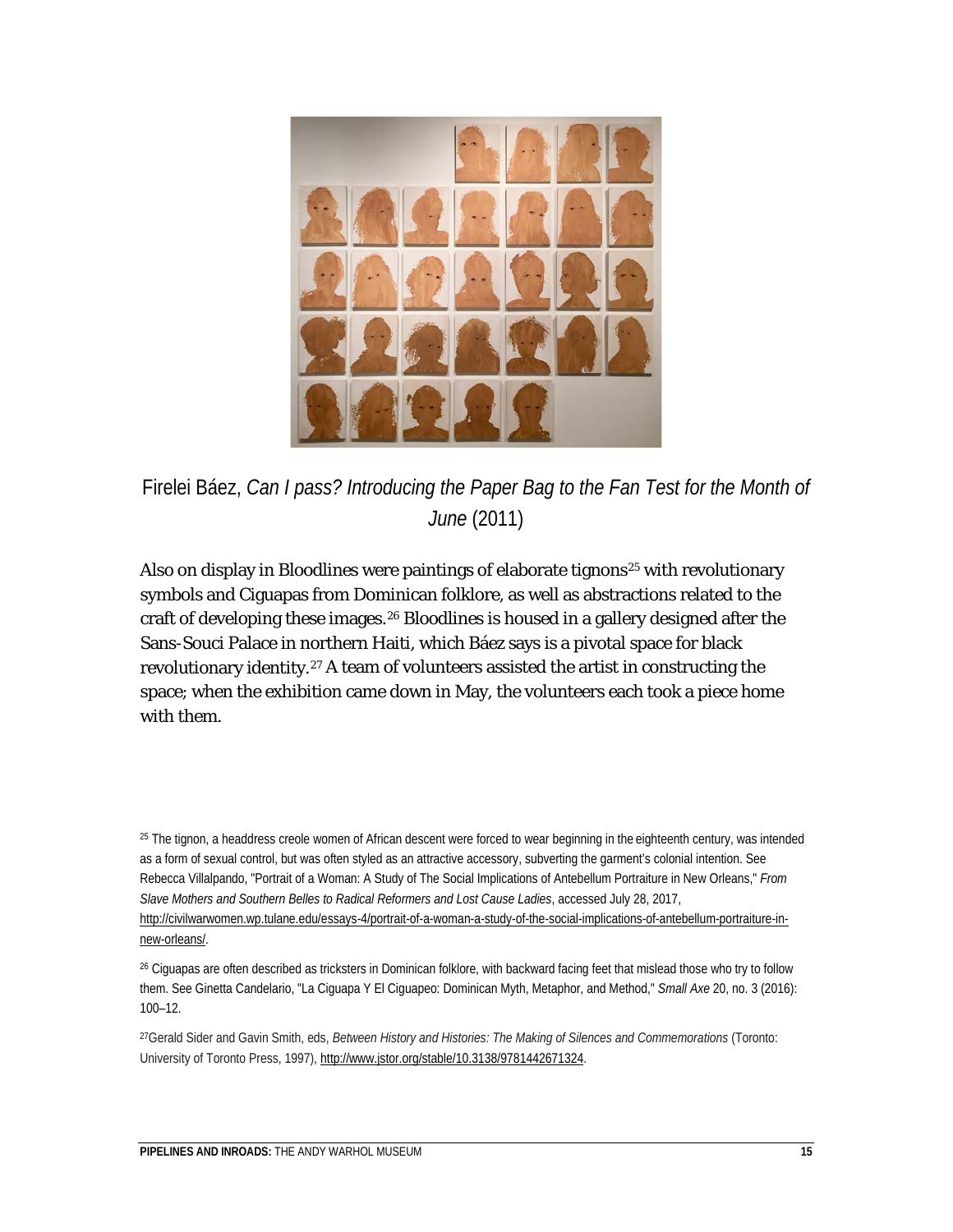Following the Báez exhibition, Diaz brought the first solo museum exhibition of Iranian artist Farhad Moshiri to The Warhol. Moshiri's work offers a fascinating insight into American kitsch from an Iranian perspective, addressing "contemporary Iran's traditions and historic isolationism, and simultaneously acknowledging the powerful appeal and influence of Western culture in his homeland." Diaz explained that the significance of the exhibition changed in light of the travel ban, as logistics grew more complicated. The travel ban adds a degree of irony to the exhibition, which reflects imported American pop and kitsch images through an Iranian cultural lens.



Farhad Moshiri, *Yipeeee* (2009), hand-embroidered beads and acrylic on canvas Photo by The Andy Warhol Museum

The curatorial vision that connected this exhibition to The Andy Warhol Museum illustrates the power of maintaining an expansive view of the museum's mission. Under different leadership, or with a different culture, the museum might have pursued a more obvious course—perhaps focusing on Warhol's contemporaries, approaching the exhibition space with an eye toward nostalgia. But The Warhol's curatorial interests lead instead toward exhibitions that confront the complexities of America's international identity, and that foreground underrepresented cultural narratives in relation to Warhol's legacy.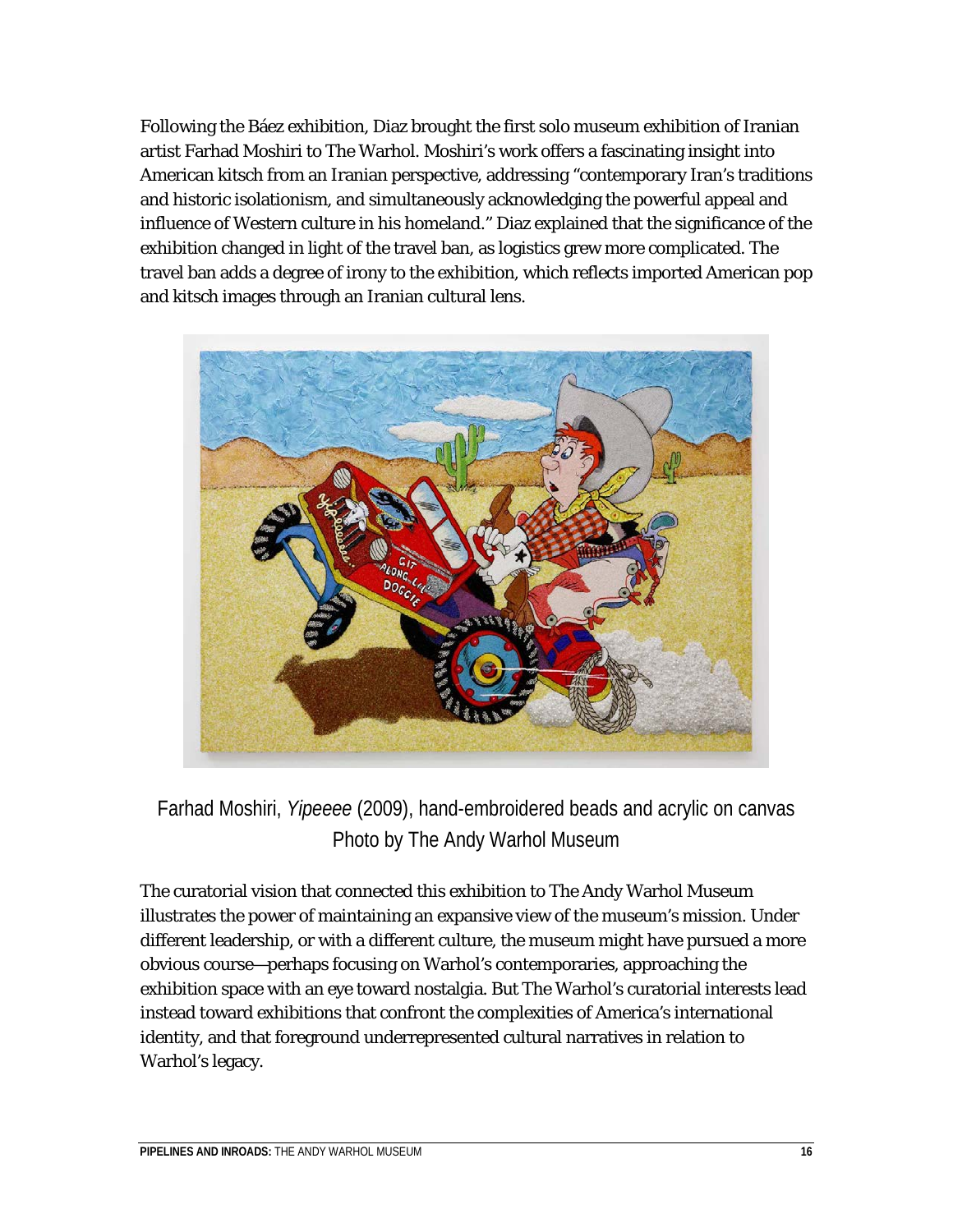# **Raising Cultural Sensitivity**

The Warhol museum has, in some cases, struggled to find the line between provocation and appropriation. Between 2013 and 2014 the Warhol Museum held an exhibition of Yasumasa Morimura's work called *Theater of the Self,* which featured Morimura's face superimposed on famous portraits. The museum's ad agency produced a campaign for the exhibition that overlaid its own Pittsburgh-specific rap lyrics on images of wealthy white people.



Image from "Fine Art. Redefined" ad campaign (2014)[28](#page-17-0)

The ad campaign, called "Fine Art. Redefined," ran in print ads throughout Pittsburgh. Both the director of communications, Rick Armstrong, and former director Eric Shiner

<span id="page-17-0"></span><sup>28</sup> D. S. Kinsel, "Sprezzeeland," #SprezzeeLAND, January 28, 2014, accessed January 08, 2018, [http://sprezzeeland.tumblr.com/post/74881661981/a-response-to-the-claim-of-being-fine-art.](http://sprezzeeland.tumblr.com/post/74881661981/a-response-to-the-claim-of-being-fine-art)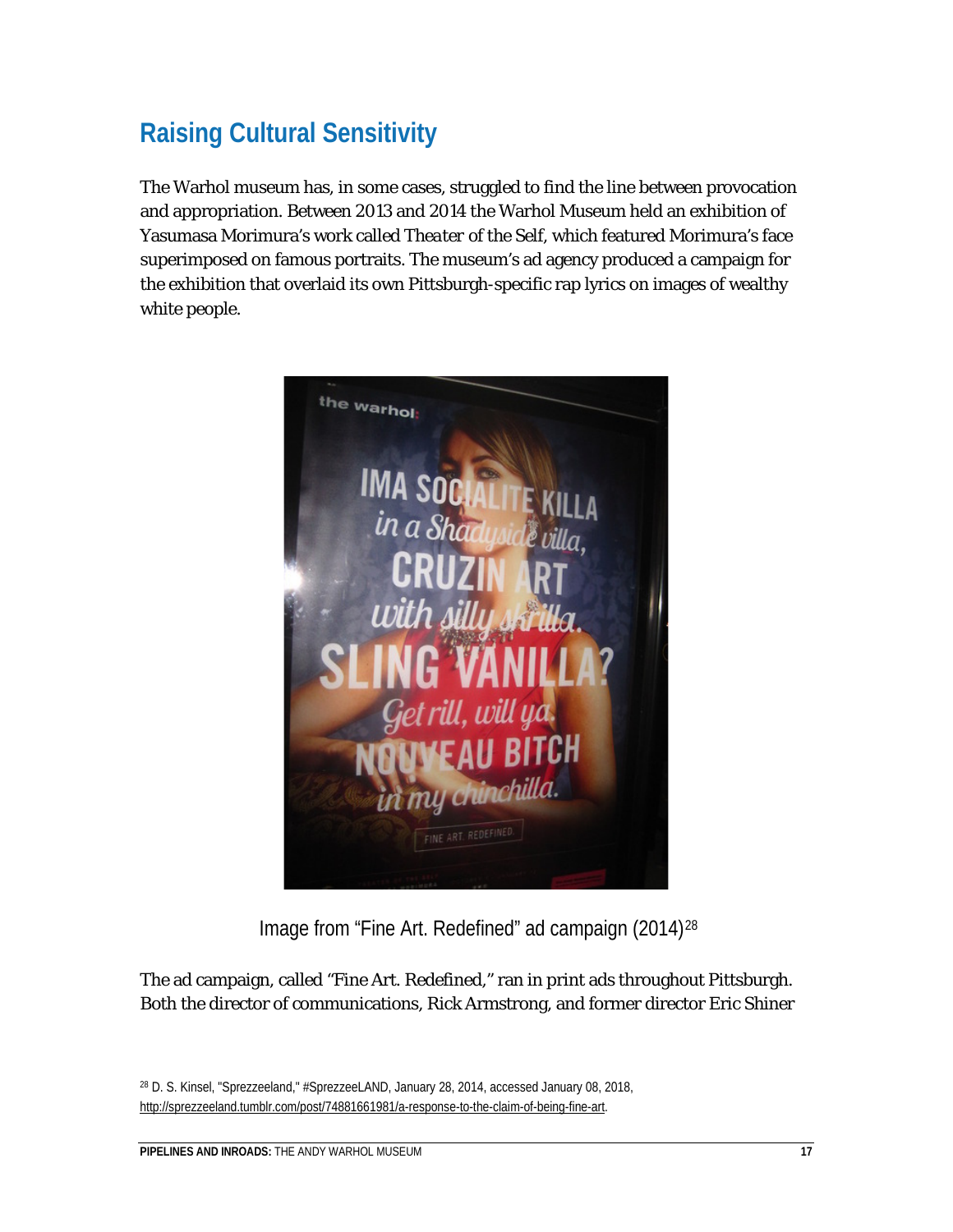expressed that The Andy Warhol Museum, true to form, often acts as a provocateur. In this case, they expected to field phone calls from Pittsburgh's old money, the community they intended to poke fun at. However, local African American artist and activist D. S. Kinsel, along with three collaborators, wrote to the museum criticizing them for cultural appropriation: "This culture jacking of sorts is a reckless disregard for how Hip-Hop culture could and should be viewed in its entirety! These ads are a great example of how cultural appropriation fails to benefit society as a whole." The letter offered a suggestion: "Morimura referred to his work as a, 'beautiful commotion' and although provocative these ads should be followed by art, discussion, and programming that actually address the very issues these ads exemplify."

Shiner and Kinsel arranged to sit down and discuss these concerns. Kinsel said, "Shiner apologized and came with respect. We were able to share our narratives. That's how things get misconstrued." Out of this conversation grew an artist residency called Activist Print, which the Warhol helped to establish through Art Basel's crowdfunding initiative.[29](#page-18-0) This multi-year program started with a mural project addressing police brutality, which used bullet points from the Obama administration's *21st Century Policing* report.<sup>[30](#page-18-1)</sup> The murals are installed in vacant properties, turning them into spaces for public art. Kinsel's mural, *What They Say, What They Said* (2016), sparked a dialogue with the former chief of police in Pittsburgh, Cameron McLay, which led to a coordination of a symposium with the chief of police, police commander, and D. S. Kinsel, moderated by Eric Shiner. Kinsel and Shiner both felt the forum was a positive step toward improving relations between the two groups.

<span id="page-18-0"></span><sup>29</sup> Julie Hannon, "Artistic License: Making Some Noise," *Carnegie Magazine*, fall 2016, accessed July 25, 2017, [http://www.carnegiemuseums.org/cmp/cmag/article.php?id=581.](http://www.carnegiemuseums.org/cmp/cmag/article.php?id=581)

<span id="page-18-1"></span><sup>30</sup> President's Task Force on 21st Century Policing, "Final Report of the President's Task Force on 21st Century Policing" (Washington, DC: Office of Community Oriented Policing Services, 2015), [https://ric-zai-inc.com/Publications/cops-p341-pub.pdf.](https://ric-zai-inc.com/Publications/cops-p341-pub.pdf)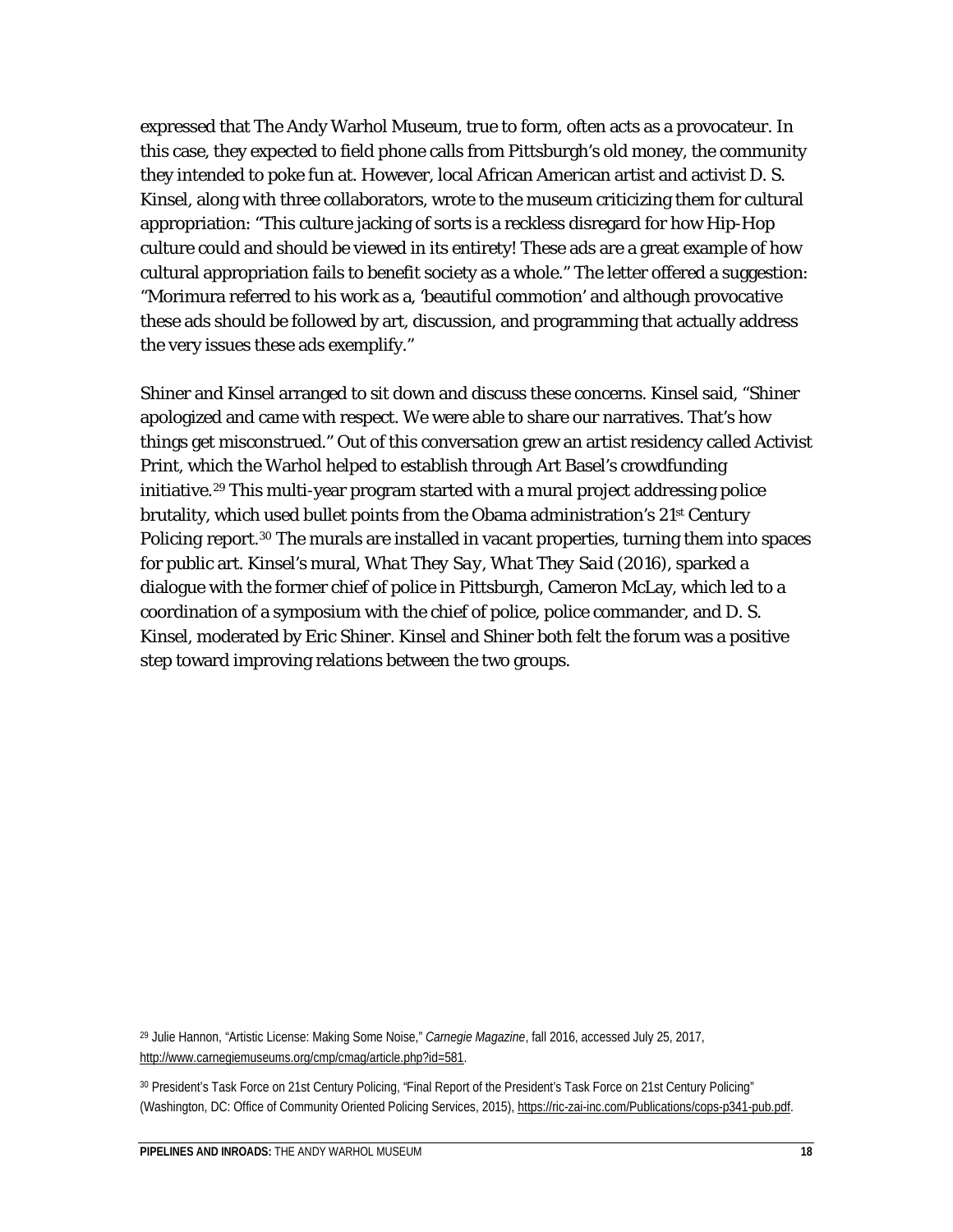

### D. S. Kinsel with Public Mural, *What They Say, What They Said.* Photo provided by Boom Concepts

Shiner said he and the staff were mortified when they realized the ad campaign for the Morimura exhibit offended one of their community partners. But instead of shying away from the controversy, they dug into the conversation and collaborated in a way that ultimately created inroads between two polarized groups. In this way, the museum became an integral civic space for discourse between communities.

# **Conclusion**

Over the course of the site visit, a common refrain emerged as interviewees considered how to describe the organization. "The Warhol tries," was repeated across junior and senior positions. There are a number of specific meanings embedded in the phrase. The Warhol tries to consider diversity while hiring, and has done explicit pipeline work to make that happen. They try to think expansively in their curatorial practice, to include work that might not traditionally fall into the milieu of 1960s Pop Art. They try to address their mistakes, using them as opportunities to listen, build relationships, and facilitate conversations.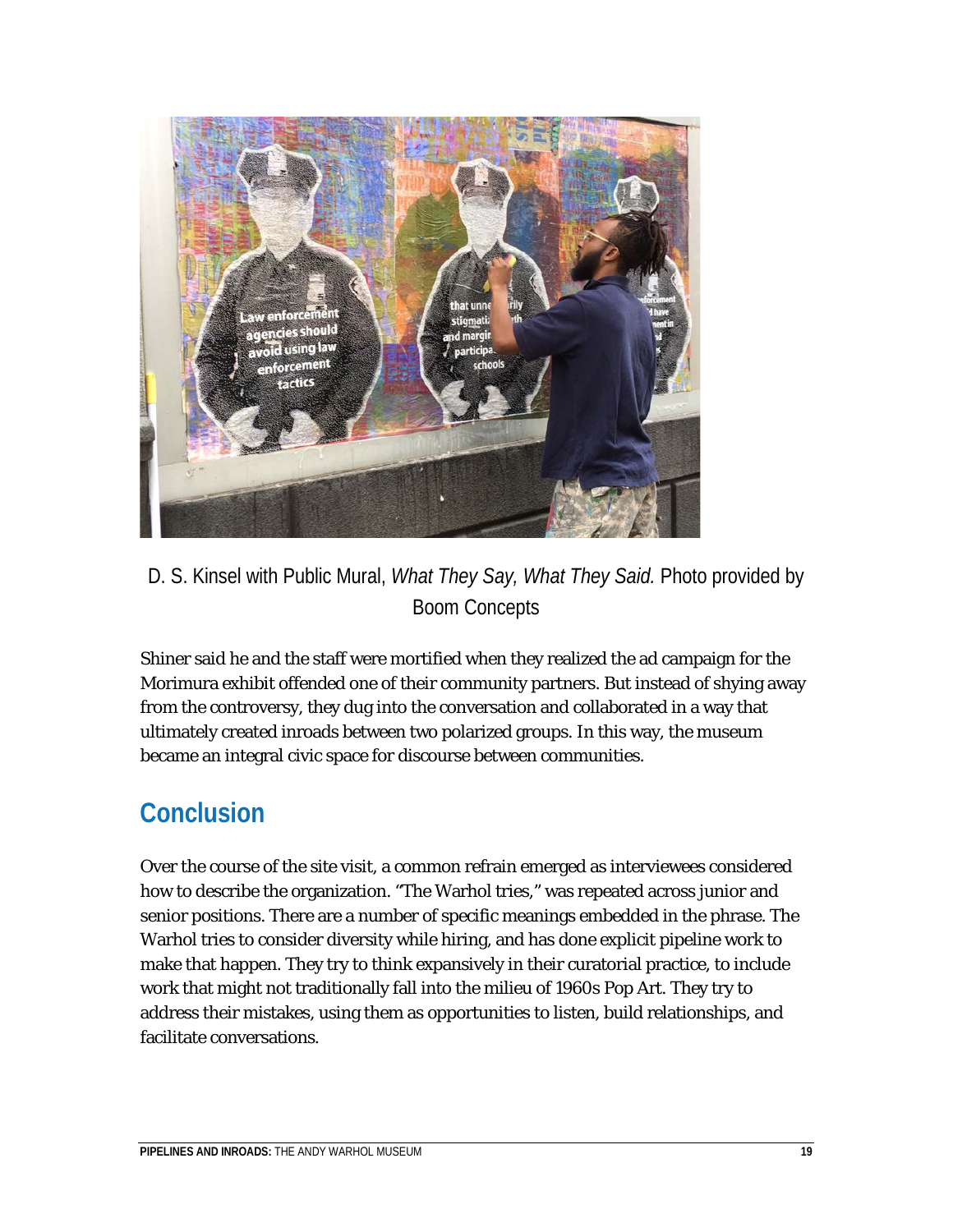This message came most resoundingly from an external interview with president of the Buhl Foundation, Diana Bucco. The Buhl Foundation conducts research and targeted philanthropy in the North Side to address the most persistent issues facing the underserved in those neighborhoods. She said of The Andy Warhol Museum, "They have chosen to make community engagement a core value and a priority. Not everyone has done that. Others just say, 'Well, we had our community day and no one came.'"

Through building a presence in underserved communities and providing opportunities for youth to advance within the education department, the museum has grown significantly more diverse than the regional and national cultural sector.

The Andy Warhol Museum's approach can be adapted, especially for institutions who are not located in a highly diverse metropolis, or whose mission does not explicitly call for prioritizing inclusion, diversity, and equity. Through building a presence in underserved communities and providing opportunities for youth to advance within the education department, the museum has grown significantly more diverse than the regional and national cultural sector. The administration has worked to think inclusively in its curatorial practice, creating a space in the museum where the visitors can engage with non-Western heritage and see connections to iconic American images. A moment of friction with an underrepresented community became the genesis of an ongoing artist residency program that creates yet more inroads to the museum. As the global keeper of Andy Warhol's legacy, the museum sees commitments to inclusion, diversity, and equity as an imperative.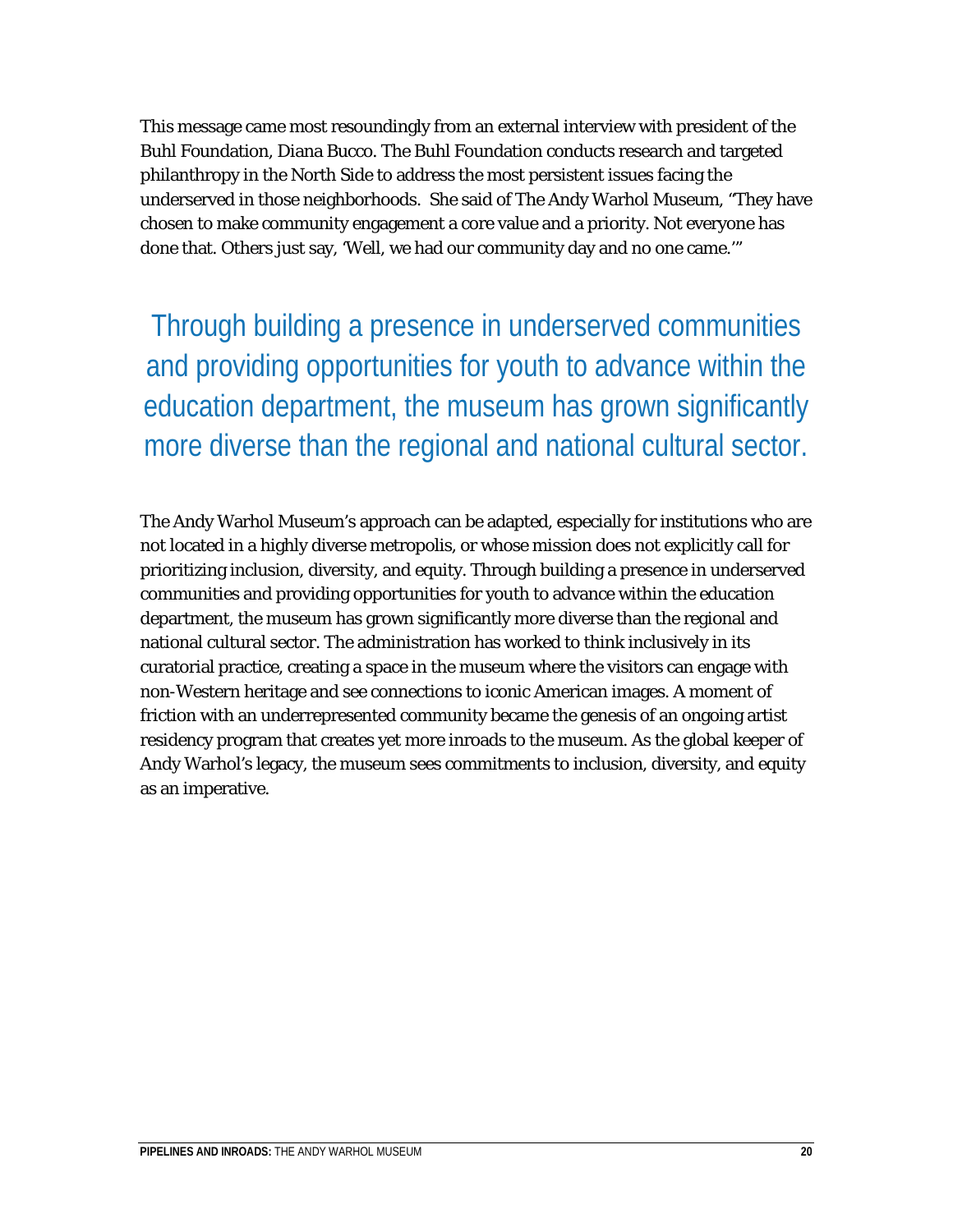# **Appendix**

#### *Case Studies in Inclusion, Diversity, and Equity among AAMD Member Art Museums*

Three years ago, Ithaka S+R, the Andrew W. Mellon Foundation, the Association of Art Museum Directors (AAMD), and the American Alliance of Museums (AAM) set out to quantify with demographic data an issue that has been of increasing concern within and beyond the arts community: the lack of representative diversity in professional museum roles. Our analysis found there were structural barriers to entry in these positions for people of color. After collecting demographic data from 77 percent of AAMD member museums and an additional cohort of AAM art museums that are not members of AAMD, we published a report sharing the aggregate findings with the public. In her foreword to the report, Mariët Westermann, executive vice president for programs and research at the Mellon Foundation, noted, "Non-Hispanic white staff continue to dominate the job categories most closely associated with the intellectual and educational mission of museums, including those of curators, conservators, educators, and leadership."[31](#page-21-0) While museum staff overall were 71 percent white non-Hispanic, we found that many staff of color were employed in security and facilities positions across the sector. In contrast, 84 percent of the intellectual leadership positions were held by white non-Hispanic staff. Westermann observed that "these proportions do not come close to representing the diversity of the American population."

The survey provided a baseline of data from which change can be measured over time. It has also provoked further investigation into the challenges of demographic representation in this sector. Many institutional leaders are growing increasingly aware of demographic trends showing that in roughly a quarter century, white non-Hispanics will no longer be the majority in the United States, whereas ten years ago the white non-Hispanic population was double that of people of color.<sup>[32](#page-21-1)</sup> This rapid growth indicates that cultural institutions such as museums will need to be intentional and strategic in order to be inclusive and serve the entire American public.

To aid these efforts, AAMD, the Mellon Foundation, and Ithaka S+R partnered again to launch a new effort to understand the following: What practices are effective in making the American art museum more inclusive? By what measures? How have museums been

<span id="page-21-0"></span><sup>&</sup>lt;sup>31</sup> Roger Schonfeld, Mariët Westermann, and Liam Sweeney, "Art Museum Staff Demographic Survey," Andrew W. Mellon Foundation, July 29, 2015, [https://mellon.org/media/filer\\_public/ba/99/ba99e53a-48d5-4038-80e1-](https://mellon.org/media/filer_public/ba/99/ba99e53a-48d5-4038-80e1-66f9ba1c020e/awmf_museum_diversity_report_aamd_7-28-15.pdf) [66f9ba1c020e/awmf\\_museum\\_diversity\\_report\\_aamd\\_7-28-15.pdf.](https://mellon.org/media/filer_public/ba/99/ba99e53a-48d5-4038-80e1-66f9ba1c020e/awmf_museum_diversity_report_aamd_7-28-15.pdf)

<span id="page-21-1"></span><sup>32</sup> William H. Frey, "A Pivotal Period for Race in America," In *Diversity Explosion: How New Racial Demographics Are Remaking America* (Washington DC: Brookings Institution Press, 2015), 1–20[, http://www.jstor.org/stable/10.7864/j.ctt6wpc40.4.](http://www.jstor.org/stable/10.7864/j.ctt6wpc40.4)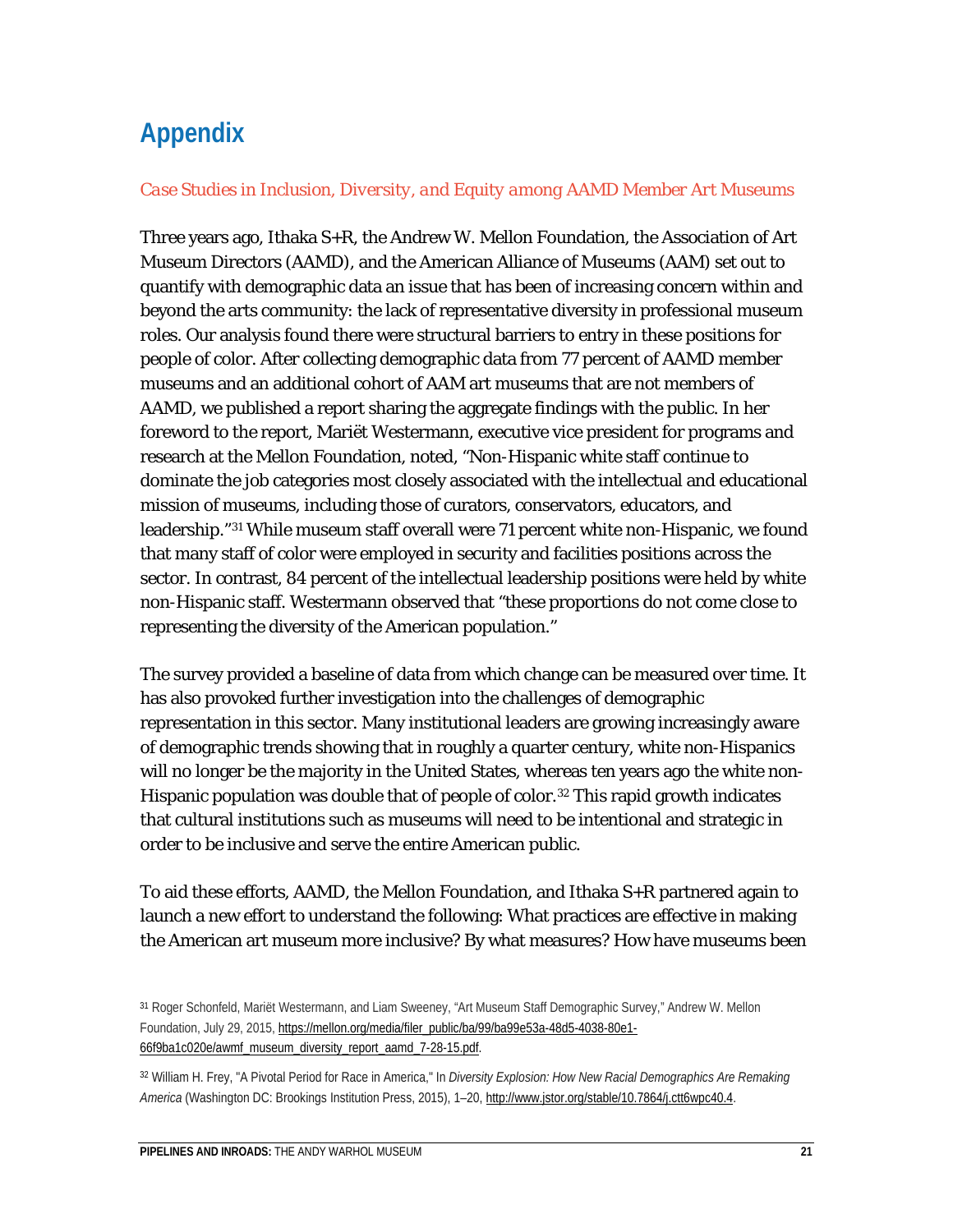successful in diversifying their professional staff? What do leaders on issues of social justice, equity, and inclusion in the art museum have to share with their peers?

Using the data from the 2015 survey, we identified 20 museums where underrepresented racial/ethnic minorities have a relatively substantial presence in the following positions: educators, curators, conservators, and museum leadership. We then gauged the interest of these 20 museums in participating, also asking a few questions about their history with diversity. In shaping the final list of participants, we also sought to ensure some amount of breadth in terms of location, museum size, and museum type. Our final group includes the following museums:

- The Andy Warhol Museum (Pittsburgh)
- Brooklyn Museum
- Contemporary Arts Museum Houston
- Detroit Institute of Arts
- Los Angeles County Museum of Art
- Museum of Contemporary Art, Chicago
- Spelman College Museum (Atlanta)
- Studio Museum in Harlem.[33](#page-22-0)

In shaping the final list of museums to profile, we also sought to ensure some amount of breadth in terms of location, size, and type.

We then conducted site visits to the various museums, interviewing between ten and fifteen staff members across departments, including the director. In some cases, we also interviewed board members, artists, and external partners. We observed meetings, attended public events, and conducted outside research.

In the case studies in the series, we have endeavored to maintain an inclusive approach when reporting findings. For this reason, we sought the perspectives of individual employees across various levels of seniority in the museum. When relevant we have addressed issues of geography, history, and architecture to elucidate the museum's role in its environment. In this way the museum emerges as a collection of people—staff,

<span id="page-22-0"></span><sup>33</sup> We focused on people of color for measuring diversity for two reasons: (1) In the 2015 art museum demographic study, we received substantive data for the race/ethnicity variable, unlike other measures such as LGBTQ+ and disability status, which are not typically captured by human resources, and (2) in the study we found ethnic and racial identification to be the variable for which the degree of homogeneity was related to the "intellectual leadership" aspect of the position (i.e., curator, conservator, educator, director). We are alert to issues of accessibility in this project, and although it was not foregrounded in our original project plan we hope to address these questions in more depth in future projects.